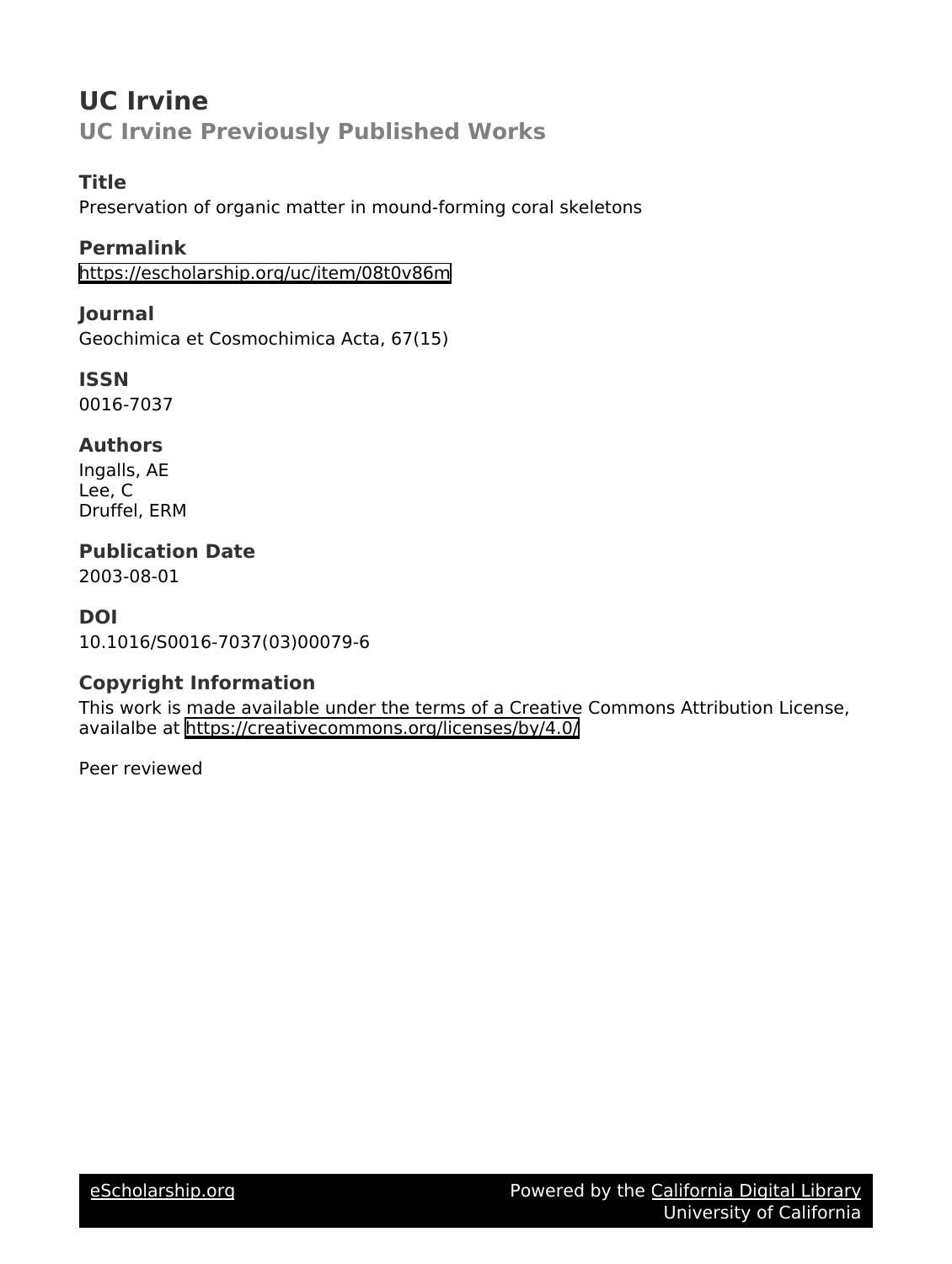

#### **doi:10.1016/S0016-7037(03)00079-6**

## **Preservation of organic matter in mound-forming coral skeletons**

ANITRA E. INGALLS,  $1.*$  CINDY LEE,  $1$  and Ellen R. M. Druffel<sup>2</sup>

<sup>1</sup>Marine Sciences Research Center, Stony Brook University, Stony Brook, NY 11794-5000, USA<br><sup>2</sup>Department of Earth System Science, 220 PH University of California at Irvine United CA 92697.310 <sup>2</sup>Department of Earth System Science, 220 RH, University of California at Irvine, Irvine CA, 92697-3100 USA

(*Received August* 22, 2001; *accepted in revised form January* 13, 2003)

**Abstract**—This study demonstrates that intracrystalline organic matter in coral skeletons is well preserved over century timescales. The extent of preservation of organic matter in coral skeletons was investigated by measuring total organic carbon (TOC), total hydrolyzable amino acid (THAA), chloropigment, and lipid concentrations in 0–300 year old annual growth bands from *Montastraea annularis* (Florida Keys) and *Porites lutea* (Red Sea). Organic matter intrinsic to the calcium carbonate mineral (intracrystalline) was analyzed separately from total skeletal organic matter. The Red Sea coral had less TOC (0.02–0.04 wt%) than the Florida Keys coral (0.04–0.11 wt%), but a higher percent of intracrystalline organic matter in all annual bands measured. Carbon in the form of THAA, most likely from mineral-precipitating proteins, contributed 30–45% of the TOC in both corals. Carbon in lipids represented about 3% of the TOC in the coral skeletons. Chlorophyll-a and b were present in annual bands where endolithic algae were present, but these compounds were minor contributors to TOC. The distribution of specific organic compounds showed that organic matter was well preserved throughout the time period sampled in both the total and intracrystalline pools. Variations in THAA were not correlated with TOC over time, suggesting that organic matter that is involved in biomineralization, like amino acids, may be deposited in response to different environmental factors than are other components of skeletal organic matter. Differences in the quantity and composition of organic matter between the two corals investigated here were assessed using principal components analysis and suggest that location, species and skeletal structure may all influence organic matter content and possibly the degree of physical protection of organic matter by the coral skeleton. Further, our study suggests that intracrystalline organic matter may be better protected from diagenesis than non-intracrystalline organic matter and may therefore be a more reliable source of organic matter for paleoceanographic studies than total skeletal organic matter. *Copyright © 2003 Elsevier Science Ltd*

### **1. INTRODUCTION**

Investigations of the composition and stability of organic matter in biominerals suggest that carbonates and silicates can be important conveyers of relatively unaltered organic matter in the marine environment (e.g., [Carter and Mitterer, 1978; Maita](#page-14-0) [et al., 1982; Collins et al., 1992\).](#page-14-0) As such, the isotopic composition of this organic matter has recently been employed in studies of paleoproductivity (e.g., [Shemesh et al., 1993; Sigman](#page-15-0) [et al., 1999; Rosenthal et al., 2000; Crosta et al., 2002\).](#page-15-0) Organic matter in coral skeletons may also prove valuable in the development of tools for paleoceanographic investigations. Inorganic compounds in coral skeletons are presently used as paleoceanographic proxies due to the well-defined stratigraphy of the annual carbonate bands (e.g., [Druffel, 1997\).](#page-14-0) However, research on organic matter in coral skeletons is less extensive than that in other types of biominerals. Here we investigate the century-scale preservation of organic matter in the skeletons of two species of mound-forming scleractinian corals with the hope that understanding temporal variability in composition and concentration of coral skeletal organic matter will lead to the development of new paleoceanographic proxies in the future.

The concentration of total organic carbon in mound-forming

coral skeletons is less than 0.5 wt % [\(Wainwright, 1962; Swart,](#page-15-0) [1981; Bak and Laane, 1987\)](#page-15-0) and derives from many sources. These include the organic matrix synthesized by the coral to control mineral precipitation [\(Abelson, 1955\),](#page-13-0) material adsorbed from ambient seawater [\(Isdale, 1984\),](#page-14-0) and organic matter from endolithic algae [\(Duerden, 1902\),](#page-14-0) bacteria [\(DiSalvo,](#page-14-0) [1969\)](#page-14-0) and fungi [\(Bak and Laane, 1987\).](#page-13-0) The skeletal organic matrix that directs biomineralization is a major component of organic matter in skeletons [\(Mitterer, 1978; Lowenstam and](#page-15-0) [Weiner, 1989; Cuif et al., 1999\).](#page-15-0) Soluble proteins rich in acidic amino acids, and insoluble proteins rich in glycine, form the template on which  $CaCO<sub>3</sub>$  crystals are precipitated [\(Constantz](#page-14-0) [and Weiner, 1988; Levi et al., 1998\).](#page-14-0) Soluble polyanionic proteins, containing sulfated carbohydrate moieties, are thought to be directly responsible for both promoting and inhibiting CaCO<sub>3</sub> precipitation [\(Addadi et al., 1987; Dauphin, 2001\).](#page-13-0)

Lipids are minor organic constituents of coral skeletons [\(Isa](#page-14-0) [and Okazaki, 1987; Stern et al., 1999\).](#page-14-0) Lipids, including *n*alkanes, fatty acids, and cholest-5-en-3 $\beta$ -ol (cholesterol), may participate in calcification; however, much less is known about their composition and their role in biomineralization compared to amino acids. Shell lipids can record the stable isotopic signature of their source and can be preserved over time in the shell matrix [\(CoBabe and Pratt, 1995\).](#page-14-0)

Pigmented bands are commonly found in coral skeletons. They originate from endolithic algae, usually *Ostreobium quekettii*, that bore through the skeleton and grow just beneath the coral tissue [\(Duerden, 1902; Lukas, 1969; LeCampion-](#page-14-0)[Alsumard et al., 1995\).](#page-14-0) The organic matter from these algae,

<sup>\*</sup> Author to whom correspondence should be addressed (ingalls@eps.harvard.edu).

<sup>†</sup> Present address: Department of Earth and Planetary Sciences, Harvard University, 20 Oxford Street, Cambridge MA 02138 USA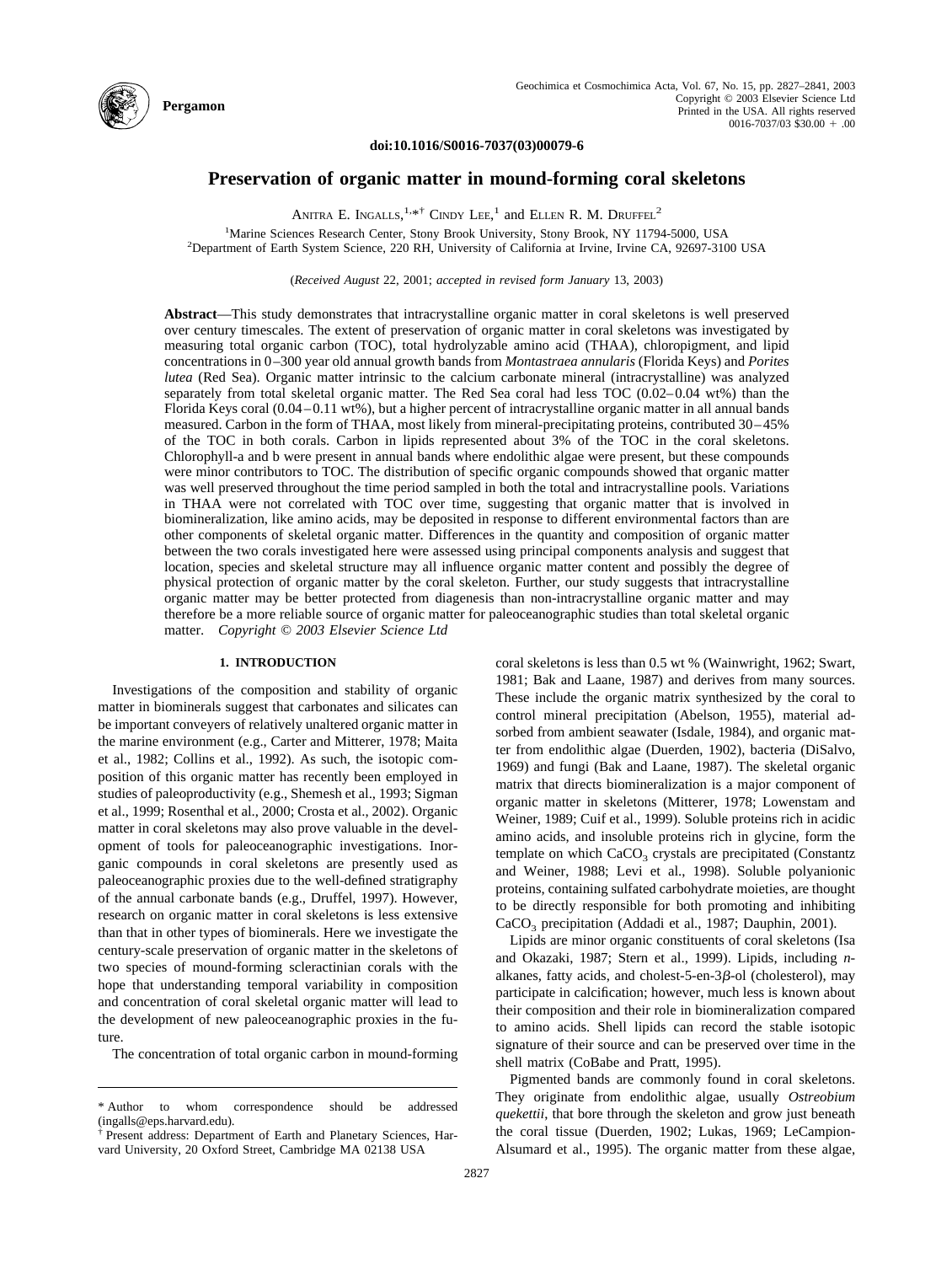including extremely labile compounds such as chlorophyll-a, can still be present in skeletal material that is hundreds of years old [\(Risk et al., 1987; LeCampion-Alsumard et al., 1995\).](#page-15-0)

Chemical bonding between the numerous sources of organic matter and biominerals is not well understood. Organic matter in coral skeletons may be adsorbed onto the surface of minerals, in between mineral crystals, or occluded within mineral structures [\(Towe, 1980; Sykes et al., 1995\).](#page-15-0) Methodologically these types of mineral associations are difficult to distinguish. The term intracrystalline refers to organic matter that is occluded within the mineral structure. It is typically operationally defined as any organic matter that is not removed from a finely powdered skeleton by exposure to a strong oxidant such as commercial bleach [\(Shen and Boyle, 1988; Robbins and Brew,](#page-15-0) [1990; Gaffey and Bronnimann, 1993; Sykes et al., 1995\).](#page-15-0) Organic matter between mineral crystals is often referred to as intercrystalline; however, we will not use that term here to avoid any inference about association of the non-intracrystalline material. Non-intracrystalline organic constituents of coral skeleton, which are removed by bleach treatment, can also be well protected; however, they are more likely than intracrystalline organic matter to be degraded because they are more accessible to interstitial fluids and enzymes of endolithic organisms [\(DiSalvo, 1969; Highsmith, 1981; Bak and Laane,](#page-14-0) [1987\).](#page-14-0) Water in coral skeletons may participate in the chemical alteration of intracrystalline and non-intracrystalline organic matter over long time-scales through hydrolysis reactions [\(Hudson, 1967; Gaffey, 1988\).](#page-14-0)

Our study investigates the composition and diagenesis of intracrystalline and non-intracrystalline organic matter in two corals, *Porites lutea* and *Montastraea annularis*. Previous work has demonstrated that amino acids in coral skeletons are relatively well preserved on hundred year timescales [\(Goodfriend](#page-14-0) [et al., 1992; Nyberg et al., 2001\).](#page-14-0) We used changes over time in the concentration and composition of total organic carbon, amino acids, lipids, chloropigments and the C/N ratio of intracrystalline and total organic matter as organic diagenetic indicators. Diagenesis was quantitatively assessed using principal components analysis.

## **2. STUDY SITES AND SAMPLING**

Two cores (TRII and TRIII) of *Montastraea annularis* were collected on two neighboring coral heads by H. Hudson in 1982 from The Rocks coral reef (24°57'N, 80°33'W) one mile offshore from Plantation Key, Florida, in four meters of water. Radiocarbon records for these cores are published [\(Druffel,](#page-14-0) [1989\).](#page-14-0) Annual average sea surface temperatures were between  $26.4 - 27.1$ °C (annual range,  $22.5 - 30.0$ °C) during the years 1955 through 1982 (http://ferret.wrc.noaa.gov/las/, COADS data). TRII contained growth bands dating from 1642–1978. TRIII contained growth bands from 1939–1982. Annual bands from 1704, 1880 and 1939–1982 were analyzed here.

Two cores (AR2 and AR2B) of *Porites lutea* were collected on one coral head by D. Schrag and M. Moore in July, 1995, from Alternative Reef in Ras Mohammed National Park in the Red Sea (27°43'N, 34°07'E) in three meters of water. The  $\delta^{18}O$ record from this core is published, and sea surface temperatures ranged annually between 24.3–30.2°C for the years 1973–1995 [\(Eshel et al., 2000\).](#page-14-0) Combined, AR2 and AR2B date from 1799 to 1995. Annual bands from 1802, 1880 and 1982–1995 were analyzed here.

#### **3. MATERIAL AND METHODS**

#### **3.1. Coral Preparation**

The Florida Keys coral was cut into slabs (1 cm thick), X-rayed and mapped as part of an earlier study [\(Druffel et al., 1989\).](#page-14-0) Slabs were sectioned beneath each dense growth band using a band saw so that each section dated from July to June of the following year. Here, annual bands from 1939–1982 (TRIII) that had been stored since that earlier study were analyzed for total organic carbon (TOC), insoluble nitrogen, chloropigments and total hydrolyzable amino acids (THAA). Lipids were analyzed in the 1972 annual band. Annual bands from 1704 and 1880 (TRII) were also analyzed for TOC and THAA.

The Red Sea cores were cut lengthwise into quarters as part of an earlier study [\(Eshel et al., 2000\).](#page-14-0) Here we analyzed annual bands (determined by counting visible high and low density bands) from 1802, 1843, 1885 and 1982–1995 for TOC, insoluble nitrogen and THAA. Chloropigments were analyzed in 1802 and 1843 bands; the 1843 band was also analyzed for lipids.

To clean samples, all exposed surfaces were ground away at low speed using a Dremel tool equipped with a diamond tip. Subsamples were obtained by grinding the coral at low speed with a Dremel tool until enough ground coral  $(\sim 1$  g) was collected from a given annual band.

#### **3.2. Isolation of Intracrystalline Organic Matter**

To isolate intracrystalline organic matter, bleach was used to oxidize non-intracrystalline organic matter that was physically exposed when samples were ground to a fine powder  $( $40\mu$ m). This technique has$ been used previously on biogenic carbonates [\(Gaffey and Bronnimann,](#page-14-0) [1993\).](#page-14-0) Ground samples  $(\sim 1g)$  were placed in 12-mL combusted glass vials with 10 mL of 5% NaClO (commercial bleach solution) and shaken continuously for eight days.

The appropriate duration for bleach treatment was first determined by bleaching a coral sample (1957 annual band of Florida Keys coral) for up to 35 d. Samples of bleached coral were removed at 2–4 d intervals (in triplicate) for 13 d and again after 35 d. Bleach was changed every  $\overline{3}$  d. Amino acid and TOC analyses indicated that after 8 d, no further loss in organic matter occurred (see results). Procedural blanks consisted of empty vials in which bleach was added. These blanks were carried through each step of the procedure and resulted in undetectable contamination. Five samples were ground using two different methods to determine if grain size was an important influence on the amount of organic matter removed by bleach. A Dremel tool was used to grind samples to a fine powder ( $\sim$ 40 $\mu$ m). A mortar and pestle was used to produce larger grain sizes ( $\sim$ 40–300 $\mu$ m). Grain size was determined by sieving the ground coral. There was no significant difference in the amount of organic matter or amino acids removed by bleach in the two sample sets.

#### **3.3. Organic Carbon, Amino Acid, Lipid and Chloropigment Analysis**

#### *3.3.1. Organic carbon*

Total organic carbon and intracrystalline organic carbon were measured after dissolving unbleached or bleached coral  $(\sim 1 \text{ g})$  in 6N HCl [\(Fig. 1a\)](#page-3-0). When coral skeletons are dissolved in 6 N HCl, a portion of the organic matter is insoluble. Insoluble organic matter was removed from solutions of dissolved coral by filtration through a combusted Whatman GFF filter (0.7  $\mu$ m nominal pore size). The filter was rinsed with 1 mL of 1% HCl to remove any soluble organic matter left on the filter, and filtrates were combined.

HCl-insoluble organic matter (on filters) from bleached and unbleached samples was analyzed for C and N on a Carlo-Erba elemental analyzer. HCl-soluble organic matter (in filtrates) was analyzed for C using a Shimadzu dissolved organic carbon (DOC) analyzer. Soluble and insoluble fractions were summed to obtain TOC or intracrystalline OC.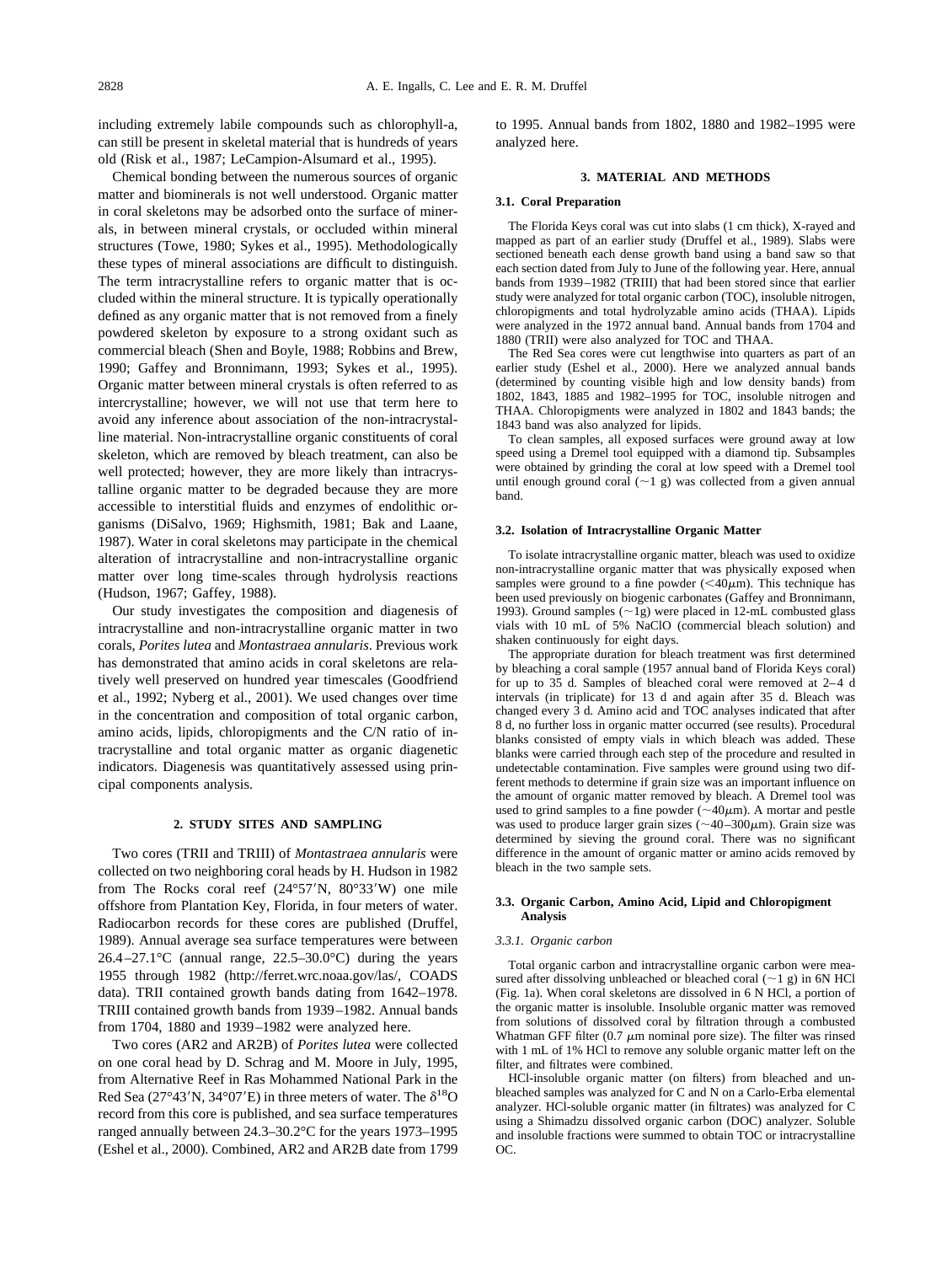<span id="page-3-0"></span>

Fig. 1. Isolation of intracrystalline and non-intracrystalline organic components of the coral skeleton for measurements of a) organic carbon, b) amino acids, c) lipids.

#### *3.3.2. Amino acids*

For amino acid analyses, bleached or unbleached ground coral  $(-100mg)$  was dissolved in enough 12 N HCl to result in a 6 N HCl solution after dissolution (Fig. 1b). Additional 6 N HCl was added for the hydrolysis. Hydrolyses were carried out at 150°C for 90 min under  $N_2$  atmosphere [\(Cowie and Hedges, 1992\).](#page-14-0) Total hydrolyzable amino acids (THAA) were analyzed by high pressure liquid chromatography (HPLC) using precolumn OPA derivatization [\(Lindroth and Mopper,](#page-14-0) [1979; Lee et al., 2000\).](#page-14-0) Replicates agreed within  $\pm 10-15$ % for each amino acid. A protein amino acid mixture (Pierce Chemical) was used as a standard. Known amounts of the non-protein amino acids  $\beta$ -alanine and  $\gamma$ -aminobutyric acid (Sigma Chemical) were added to Pierce standard H during dilution. Hydrochloric acid blanks were carried through the procedure, and values were subtracted from all data. Blank values were near the detection limit of the method.

#### *3.3.3. Lipids*

Skeletal lipid concentrations were measured using  $\sim$  1g of powdered  $(<$  40  $\mu$ m) coral. Strong acid dissolution is a harsh treatment for lipids, so methods for skeletal  $CaCO<sub>3</sub>$  dissolution were adapted from studies of intact skeletal organic matrices [\(Weiner and Erez, 1984\)](#page-15-0) that result in minimal alteration of organic matter (Fig. 1c). To measure total skeletal lipids, a commercial 0.1N HCl/EDTA solution (Polysciences Inc.) was used to dissolve the CaCO<sub>3</sub>. Total lipids were extracted from the acid solution with 100%  $CH_2Cl_2$  and analyzed. Intracrystalline and non-intracrystalline lipids were distinguished using two methods. In the

first, samples were preextracted with  $CH_2Cl_2$  to remove non-intracrystalline lipids. In the second method, samples were bleached to remove non-intracrystalline lipids. In both cases,  $CaCO<sub>3</sub>$  was then dissolved in HCl/EDTA from which intracrystalline lipids were extracted and analyzed. Non-intracrystalline lipids were calculated by difference.

Lipid concentrations were quantified using methods described by [Wakeham et al. \(1997a\).](#page-15-0) Neutral lipids (sterols, fatty alcohols, hydrocarbons and alkenones) and acidic lipids (hydrolysis products of wax ester, triacylglycerols, steryl esters and phospholipids) were derivatized as the trimethylsilyl and methyl esters, respectively, quantified by gas chromatography, and identified by gas chromatography-mass spectrometry. Analytical precision was usually approximately  $\pm 20\%$ . Method blanks included  $CH_2Cl_2$  extracts of the HCl/EDTA solution and a  $CH<sub>2</sub>Cl<sub>2</sub>$  blank. Blank concentrations were subtracted and were  $1\%$  of the sample concentrations.

Chloropigments were extracted from 1 g of powdered  $(< 40 \mu m)$ coral with 5 mL HPLC-grade 100% acetone, following the methods of [Sun et al. \(1993a\).](#page-15-0) Two successive extracts were combined and filtered. Chloropigments were not extracted from dissolved coral samples, since acid would alter greatly the composition of the chloropigments. In any case, concentrations would likely be small given their presumed source from endolithic algae. We found very low or undetectable concentrations of intracrystalline phytopigments and phytol, suggesting that this assumption is correct. Phytopigments would have been produced during the analytical methods. Phytol, the esterified side chain of Chl-a would have been produced if Chl-a had degraded over time.

Chl-*a* and its degradation products (phaeophorbide, phaeophytin,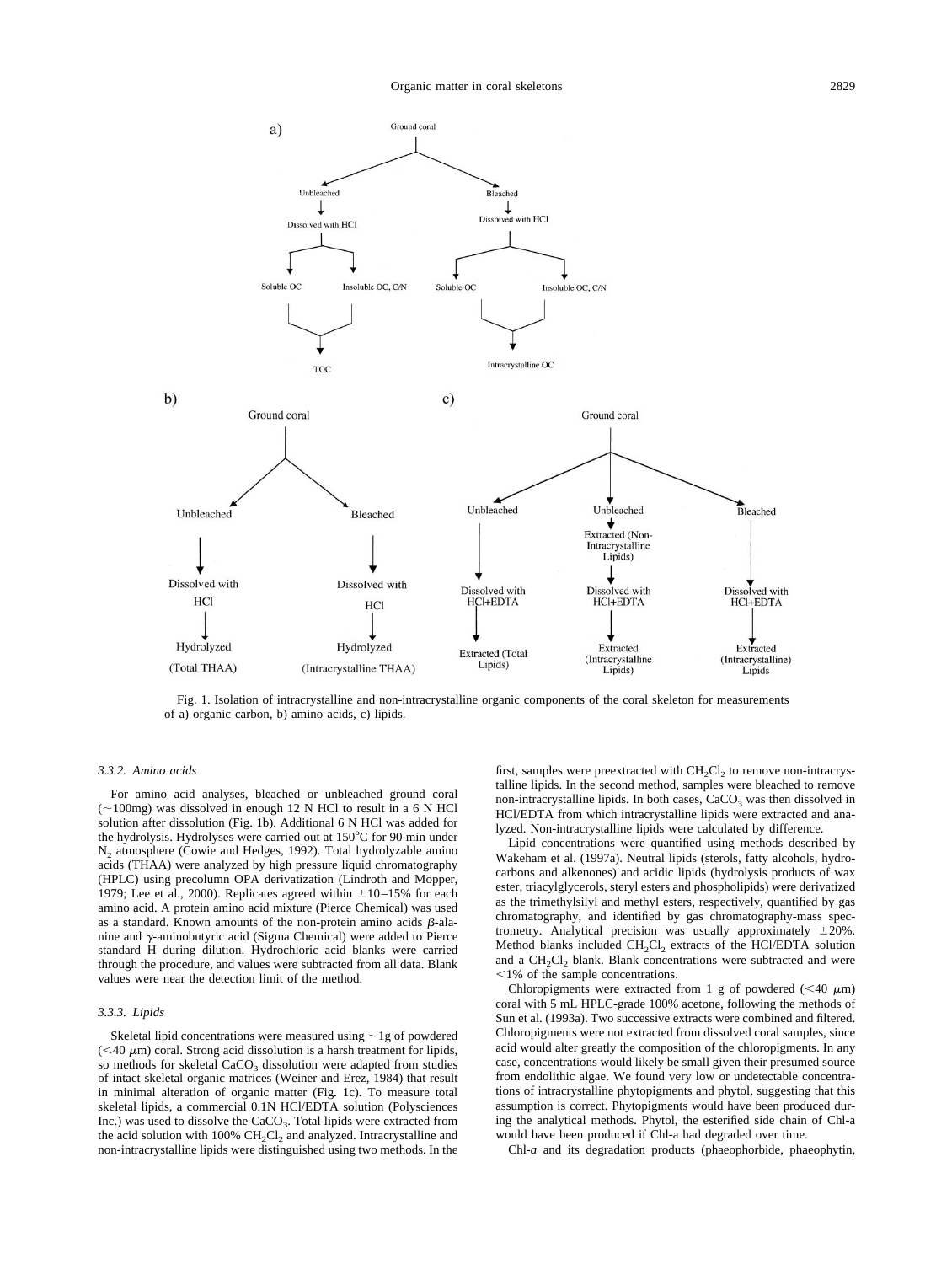<span id="page-4-0"></span>

Fig. 2. a) Loss of total hydrolyzable amino acid carbon during experimental bleach treatment of the 1957 annual band of the Florida Keys coral. Error bars are based on results of triplicate samples for each time point. b) Amino acid composition before bleach treatment and after 35 d of bleach treatment.

chlorophyllide and pyrophaeophorbide) were determined by ion-pairing, reverse-phase HPLC. The precision for replicate samples extracted over a several month period was  $\pm 15$ %. Chl-a of known concentration (Turner Designs) was used as the standard. Standards for Chl-a degradation products were produced in the lab from purified Chl-a following the methods of [King \(1993\),](#page-14-0) and their concentrations determined spectrophotometrically using known extinction coefficients [\(King,](#page-14-0) [1993\).](#page-14-0)

#### **4. RESULTS**

#### **4.1. Bleach Treatment Exposure Time**

Bleach treatment of the 1957 annual band from the Florida Keys coral for 8 d resulted in a reduction of total organic carbon from 60 to 16  $\mu$ mol C/g coral, a loss of 74%. Amino acid carbon was reduced from 11 to 2.8  $\mu$ mol C/g coral, a loss of 73% (Fig. 2a). Aspartic acid was enriched, and glycine was depleted in the remaining intracrystalline THAA (Fig. 2b). No further loss of organic carbon or amino acids was observed



Fig. 3. Soluble and insoluble organic carbon concentrations and C/N ratio of Florida Keys *Montastraea annularis*. Soluble organic carbon r2  $= 0.038, p = 0.28$ ; insoluble organic carbon  $r^2 = 0.41, p = 0.00005$ and C/N ratio of insoluble organic matter  $r^2 = 0.18$ ,  $p = 0.01$  (n=36).

after an additional 27 d of bleach treatment. Based on these results, all other samples were bleached for 8 d.

#### **4.2. Organic Carbon**

#### *4.2.1. Florida Keys coral (Montastraea annularis)*

Between the years 1939 and 1982, Florida Keys coral TOC values ranged between  $39-85 \mu$ mol C/g coral (0.04–0.11 wt %; Table 1; Fig. 3), in good agreement with previously reported values of organic matter in other scleractinian coral skeletons [\(Wainwright, 1962; Swart, 1981; Constantz and Weiner, 1988\).](#page-15-0) Bleach treatment of these samples revealed that on average from 1939–1982, the intracrystalline fraction of organic carbon represented  $\sim$ 35% of the total carbon. In older annual bands, 1704 and 1880, TOC concentrations were 56 and 64  $\mu$ mol C/g coral, respectively. These values were within the range reported for the younger bands; however, the intracrystalline fractions were higher than in younger bands, 52 and 54% of the total, respectively (Table 1).

Organic carbon in corals includes both soluble and insoluble fractions. The average ratio of acid-soluble to acid-insoluble TOC was 2.1 from 1939–1982, 3.7 in 1880 and 4.3 in 1704 (Table 1). In the intracrystalline pool, the soluble OC to insoluble OC ratio was 2.9 in 1958 and  $\sim$ 7 in 1704 and 1880. With the exception of two annual bands, C/N ratios of acid-insoluble

| Table 1. Organic matter fractions of coral samples of different ages. |  |  |  |  |  |  |  |  |  |
|-----------------------------------------------------------------------|--|--|--|--|--|--|--|--|--|
|-----------------------------------------------------------------------|--|--|--|--|--|--|--|--|--|

| Location | Age         | TOC $\mu$ mol<br>$C/g$ coral | Intracrystalline<br>OC/TOC | Total<br>C/N | Intracrystalline<br>C/N | Total<br>Soluble/Insoluble<br>OС | Intracrystalline<br>Soluble/Insoluble<br>OС |
|----------|-------------|------------------------------|----------------------------|--------------|-------------------------|----------------------------------|---------------------------------------------|
| Florida  | 1939-1982   | $39 - 85$                    | 0.35                       | $7 - 12$     | $5.5 - 8.3$             | 2.1 (average)                    | 2.9 (1958)                                  |
| Florida  | 1704, 1880  | 56.64                        | 0.52, 0.54                 | 5.9.6.2      | 5.0, 4.6                | 4.3, 3.7                         | 7.5, 7.0                                    |
| Red Sea  | 1995, Polyp | 1710                         | 0.02                       | 9.4          | 8.3                     | 0.56                             | 1.7                                         |
| Red Sea  | 1982-1994   | $26 - 60$                    | 0.44                       | $4.3 - 6.5$  | $4.6 - 8.0$             | 3.0                              | 3.3                                         |
| Red Sea  | 1802, 1885  | 30.28                        | 0.79, 0.89                 | 5.8.5.4      | 4.2, 3.9                | 4.5.4.3                          | 8.6.9.1                                     |

samples of different ages from the Florida Keys and Red Sea.

\*C/N values are of insoluble fraction only.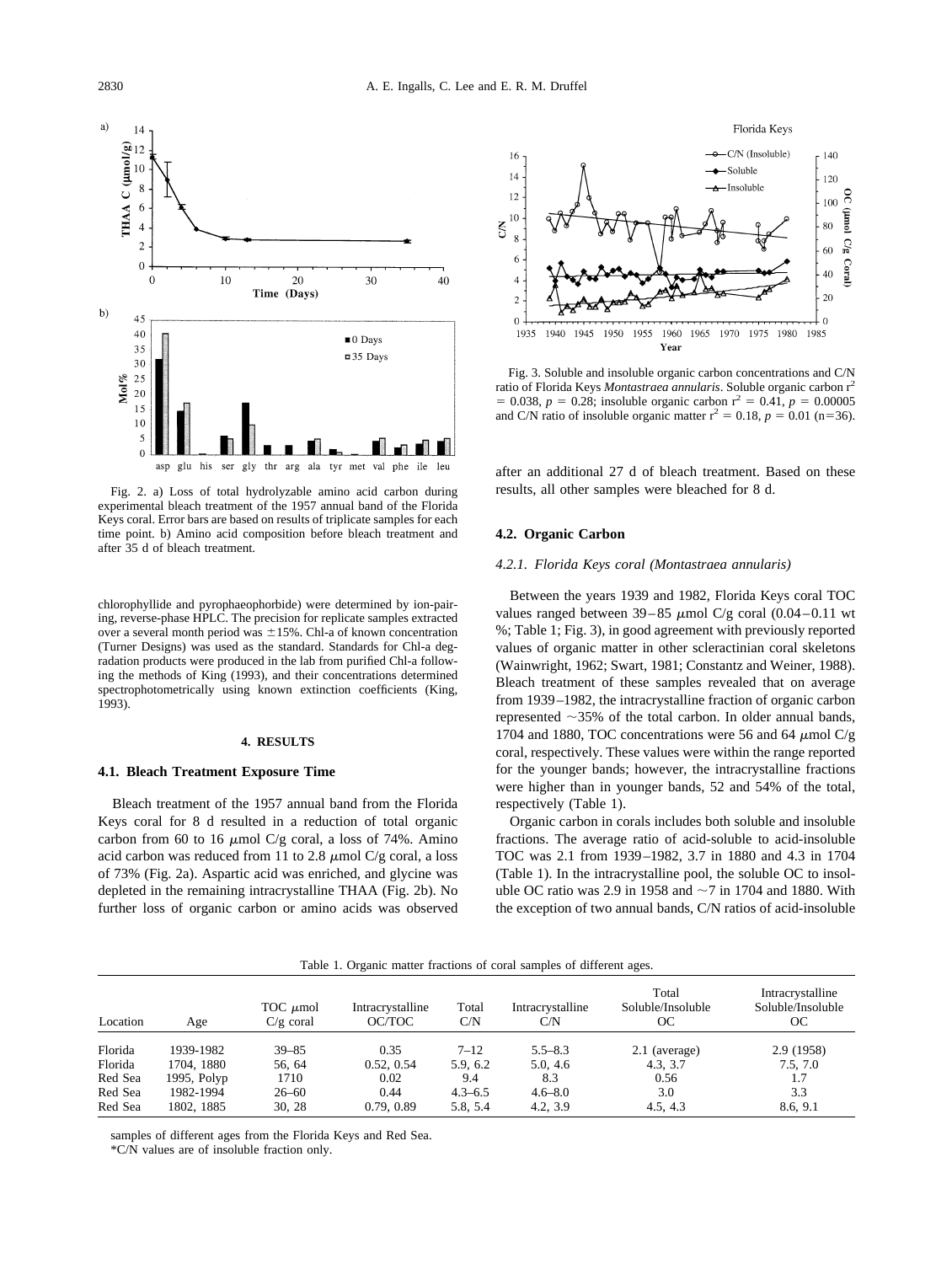<span id="page-5-0"></span>

Fig. 4. Soluble and insoluble organic carbon concentrations and C/N ratio of Red Sea *Porites lutea*. Soluble organic carbon  $r^2 = 0.017$ ,  $p =$ 0.18; insoluble organic carbon  $r^2 = 0.36$ ,  $p = 0.04$ , and C/N ratio of insoluble organic matter  $r^2 = 0.0029$ ,  $p = 0.9$  (n=12).

total organic matter ranged between 7.0–12 [\(Fig. 3\)](#page-4-0). C/N ratios of acid-insoluble intracrystalline organic matter were between 4.6–8.3 [\(Table 1\)](#page-4-0).

#### *4.2.2. Red Sea coral (Porites lutea)*

Between the years 1982 and 1994, Red Sea coral TOC values ranged between  $26-60 \mu$ mol C/g coral  $(0.02-0.04 \text{ wt } \%)$ [\(Table 1;](#page-4-0) Fig. 4). This range is somewhat higher than the 11–23  $\mu$ mol C/g coral found by [Bak and Laane \(1987\)](#page-13-0) in samples of modern *Porites lutea* from the Indonesian Archipelago. On average, 44% of the TOC in Red Sea coral bands between 1982 and 1994 was intracrystalline. In older annual bands, 1802 and 1885, TOC concentrations (28 and 30  $\mu$ mol C/g coral) were within the ranges reported for the more recent annual bands, and 89 and 79%, respectively, of TOC contents were intracrystalline [\(Table 1\)](#page-4-0).

In both intracrystalline and total organic matter pools, acidsoluble OC was  $\sim$ 3 times greater than acid-insoluble OC between 1982 and 1994, a larger difference than in the Florida Keys coral. In 1802 and 1885, the ratio of soluble to insoluble OC was  $\sim$  4.5 and  $\sim$  9.0 in the total and intracrystalline pools, respectively [\(Table 1\)](#page-4-0). The C/N ratio of acid-insoluble total organic matter was  $4.3-6.5$  from 1982–1995 and was  $\sim$ 5.5 in 1802 and 1885 [\(Table 1;](#page-4-0) Fig. 4). The C/N ratio of acidinsoluble organic matter in the intracrystalline pool was 4.6– 8.0 in 1982–1995 and  $\sim$  4.0 in 1802 and 1885 [\(Table 1\)](#page-4-0).

The surface polyp layer of the *Porites* core was analyzed for TOC. This layer includes the living tissue of the coral at the time the core was collected. The polyp layer contained 1.7 mmol  $C/g$  coral, or 30–70 times more TOC than in bands immediately beneath the polyp layer [\(Table 1\)](#page-4-0). Intracrystalline TOC was 34  $\mu$ mol C/g, similar to the intracrystalline organic carbon concentration in other bands. In contrast to the underlying skeletal material, polyp tissue contained two times more insoluble than soluble TOC. This insoluble organic matter also had a higher C/N (9.4) than did any other annual bands in the Red Sea coral  $(\sim 4-7)$ . The intracrystalline acid-insoluble organic matter in the polyp layer had a lower C/N of 8.3.

Table 2. Comparison of total and intracrystalline amino acids in samples of different ages from the Florida Keys and the Red Sea.

| Location | Age          | <b>Total THAA</b><br>$\mu$ mol C/g coral | Intracrystalline<br>THAA/Total THAA |
|----------|--------------|------------------------------------------|-------------------------------------|
| Florida  | 1939-1982    | $10 - 30$                                | $0.44$ (average)                    |
| Florida  | 1704, 1880   | 19, 23                                   | 0.36, 0.38                          |
| Red Sea  | 1995 (Polyp) | 543                                      | 0.01                                |
| Red Sea  | 1994-1982    | $13 - 25$                                | $0.33$ (average)                    |
| Red Sea  | 1802, 1885   | 13                                       | 0.7                                 |

#### **4.3. Amino Acids**

#### *4.3.1. Florida Keys (Montastraea annularis)*

Total hydrolyzable amino acid (THAA) carbon in unbleached samples ranged from  $10-30 \mu$  mol THAA C/g, or 29–86 mg amino acid/100g of coral (Table 2). For comparison, total THAA concentrations of 79–120 mg/100g coral were reported for a Caribbean sample of *Montastraea faveolata* with 0–300 yr old bands [\(Nyberg et al., 2001\).](#page-15-0) While we saw a slight decrease in total THAA with age between 1982 and 1940  $(p = 0.01, n = 33)$ , older annual bands (1704 and 1880) had total THAA values within the range of the younger bands (19.0 and 23.0  $\mu$ mol THAA C/g coral, respectively). Between 1940 and 1982, intracrystalline THAA concentrations were between 6.9 and 11  $\mu$ mol C/g coral, except for 1957, which contained 2.8  $\mu$ mol THAA C/g coral (Fig. 5). In 1704 and 1880, intracrystalline THAA concentrations were 6.5 and 8.5  $\mu$ mol THAA C/g coral, respectively. Thus, on average, intracrystalline THAA was about 40% of the total THAA in both young and old annual bands (Table 2).

### *4.3.2. Red Sea (Porites lutea)*

Total THAA concentrations ranged from  $13-25 \mu$ mol THAA C/g coral in unbleached Red Sea *Porites* [\(Fig. 6\)](#page-6-0) and decreased slightly with age between 1994 and 1982 ( $p = 0.01$ ,  $n = 13$ ). These values are slightly higher than other reported values of 6.7  $\mu$ mol THAA C/g coral in *Porites lichen* [\(Abelson,](#page-13-0) [1955\)](#page-13-0) and 1.5–3.0  $\mu$ mol THAA C/g coral of various species of



Fig. 5. Total hydrolyzable amino acid carbon in untreated (Total;  $r^2$  $= 0.19$ ,  $n = 33$ ,  $p = 0.01$ ) and bleached (Intracrystalline;  $r^2 = 0.03$ , n 13, *p* 0.6) *Montastraea annularis* from Florida Keys (1939– 1982).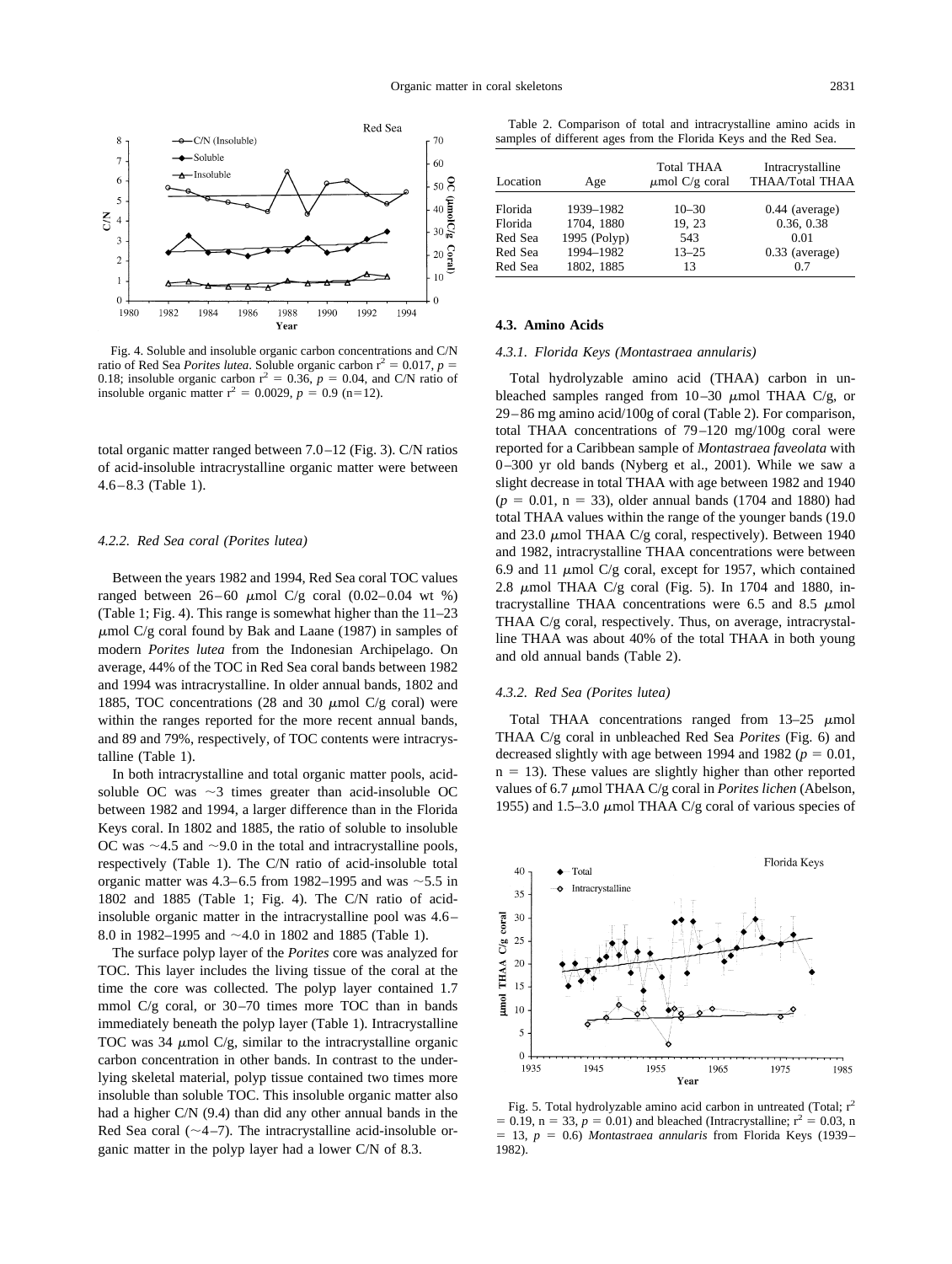<span id="page-6-0"></span>

Fig. 6. Total hydrolyzable amino acid carbon in untreated (Total;  $r^2$  $= 0.45$ ,  $n = 13$ ,  $p = 0.01$ ) and bleached (Intracrystalline;  $r^2 = 0.17$ , n  $= 14$ ,  $p = 0.14$ ) *Porites lutea* from Red Sea (1982–1995).

*Porites* (after cleaning with NaOH) [\(Mitterer, 1978\).](#page-15-0) Older annual Red Sea coral bands, 1802 and 1885, contained 13  $\mu$ mol THAA C/g, not significantly different from the low end of the range reported for younger annual bands [\(Table 2\)](#page-5-0). Intracrystalline THAA concentrations were 2.0–9.4  $\mu$ mol THAA C/g, an average of 33% of total THAA. There was no significant difference in the intracrystalline THAA concentration between young and old samples. In older bands (1802 and 1885), intracrystalline THAA concentrations were both  $8.9 \mu$ mol THAA C/g, about 70% of total THAA [\(Table 2\)](#page-5-0).

Amino acids were analyzed in the polyp layer. Total THAA concentration was 543  $\mu$ mol C/g coral, 20–40 times higher than in other annual bands [\(Table 2\)](#page-5-0). Only 1% of THAA carbon was intracrystalline in the polyp layer.

#### *4.3.3. Amino acid compositions*

The amino acid compositions of all bands of the two corals [\(Fig. 2b and 7\)](#page-4-0) were similar to previously published values for total THAA in coral, with high relative amounts of aspartic acid, glutamic acid, glycine and alanine [\(Wehmiller et al.,](#page-15-0) [1976; Mitterer, 1978; Goodfriend et al., 1992\).](#page-15-0) There was little or no histidine or methionine. The near absence of  $\beta$ -alanine and  $\gamma$ -aminobutyric acid indicates little or no enzymatic decarboxylation of aspartic and glutamic acid [\(Lee and Cronin,](#page-14-0) [1982\).](#page-14-0) Very small quantities of these non-protein amino acids were occasionally seen in bleached samples  $(< 0.3$  mole %), possibly an artifact of the bleaching procedure. Chemical degradation of aspartic acid might produce fumaric acid, the deamination product of aspartic acid [\(Bada and Miller, 1968\).](#page-13-0) However, we did not analyze for this compound. On average, in the Florida Keys coral, mole % aspartic acid, glutamic acid, arginine, alanine and tyrosine were lower, and serine, glycine, threonine, methionine, valine, phenylalanine, isoleucine and leucine higher in intracrystalline THAA than in total THAA (Fig. 7a). In the Red Sea coral, mole % aspartic acid and alanine were higher in intracrystalline THAA than in total THAA, and threonine, arginine, tyrosine, methionine, valine, phenylalanine, isoleucine and leucine were lower (Fig. 7b).

The amino acid composition of the coral polyp layer was different than that of adjacent bands (Fig. 7b), with aspartic acid (12 mole %) relatively depleted, and serine (13 mole %) enriched, in the polyp layer relative to older bands. The amino



Fig. 7. a) Average composition (mole %) of amino acids in total THAA and intracrystalline amino acid in a) Red Sea polyp layer and bands from 1994–1982; b) Florida Keys coral from 1982–1940.

acid composition of the 1994 annual band just beneath the polyp layer was also depleted in aspartic acid and enriched in serine, although less so than in the polyp (data not shown). This indicates that a small amount of tissue was still present in this band. After bleach treatment, the amino acid composition of the polyp layer was similar to other bands (see Fig. 7b). This similarity in composition and concentration between the bleached polyp layer and other annual bands suggests that bleach was effective at removing polyp tissue amino acids.

### **4.4. Lipids**

Two extraction methods were compared to determine the most effective way to isolate intracrystalline lipids with max-imum recovery [\(Fig. 1c\)](#page-3-0). As a basis for comparison, the  $CaCO<sub>3</sub>$ in an untreated sample of coral was dissolved, and total lipids extracted with solvent. In the first extraction method, preextraction of a sample with solvent removed non-intracrystalline lipids, as operationally defined here. When the preextracted coral was dissolved in acid and the resulting solution reextracted to remove intracrystalline lipids, the total lipid concentration obtained (non-intracrystalline  $+$  intracrystalline) equaled that of the first untreated sample. In the second extraction method, samples were bleached to remove non-intracrystalline lipids. However, intracrystalline lipid concentrations in bleached corals were similar to total lipid concentrations after  $CaCO<sub>3</sub>$  dissolution, suggesting that bleach did not remove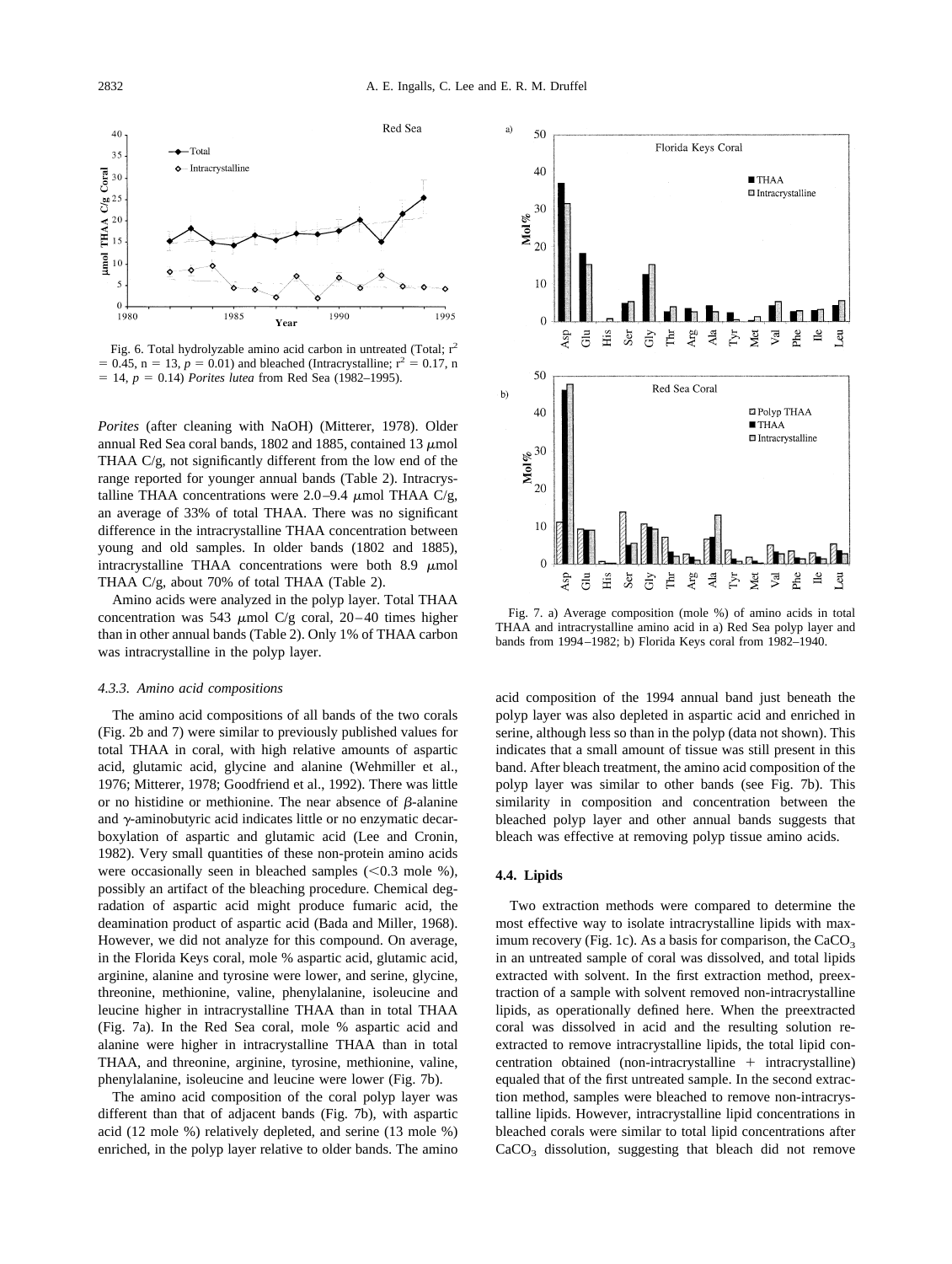non-intracrystalline lipids. Therefore, only results where preextraction was used are presented here. [Stern et al. \(1999\)](#page-15-0) have shown that saponification of powdered mollusk shells removes lipids that are not solvent extractable. Thus, some of the "intracrystalline" lipids we report here may be bound in intercrystalline spaces. Our operational definition of intracrystalline lipids is limited in this respect, and simply represents lipids that are not routinely extracted from  $CaCO<sub>3</sub>-rich$  samples using organic solvents.

Lipids were analyzed in the 1972 annual band of the Florida Keys coral [\(Fig. 8a,c\)](#page-8-0). Total fatty acid concentration was 1.8  $\mu$ mol carbon/g coral, with the intracrystalline fraction accounting for  $\sim$ 30% (0.52  $\mu$ mol C/g coral) of the total. More than half of the non-intracrystalline carbon was in C18:0 fatty acid (0.76  $\mu$ mol carbon/g coral). In the intracrystalline fraction, C18:0 had a slightly higher concentration than C16:0. Oddchain-length fatty acids (iso 15:0, *anteiso* 15:0, iso 17:0 and 17:0) were found in small amounts in both the intracrystalline and non-intracrystalline pools (although less in the intracrystalline pool).

Non-intracrystalline neutral lipids were 10 times more abundant than intracrystalline neutral lipids in the Florida Keys coral (0.26 and 0.026  $\mu$ mol carbon/g coral, respectively). The sterol 24-ethylcholest-5-en-3β-ol (sitosterol) and C18:0 alcohol accounted for most of the neutral lipid carbon [\(Fig. 8c\)](#page-8-0). Small quantities of phytol in the non-intracrystalline fraction suggest the presence of Chl-a in the coral at some point in its history, since one of the major sources of phytol is from the esterified side chain of Chl-a.

Lipids were also analyzed in the 1843 annual band of the Red Sea coral. The total fatty acid concentration was  $0.36 \mu$ mol carbon/g coral, with the intracrystalline fraction accounting for 47% (0.17  $\mu$ mol carbon/g coral) of the total. C16:0 and C18:0 were present in approximately equal quantities in both the intracrystalline and non-intracrystalline fractions [\(Fig. 8b\)](#page-8-0). Odd-chain fatty acids were mainly found in the non-intracrystalline pool.

Neutral lipid concentrations in the 1843 annual band of the Red Sea coral were very low  $(0.022 \mu mol$  carbon/g coral) with non-intracrystalline neutral lipids  $(0.013 \mu \text{mol carbon/g~coral})$ approximately equal to intracrystalline neutral lipids (0.0089  $\mu$ mol carbon/g coral). C18-alcohol, cholest-5-en-3 $\beta$ -ol, and 24-methylcholesta-5,24(28)-dien-3 $\beta$ -ol were the most abundant neutral lipids [\(Fig. 8d\)](#page-8-0). C16-alcohol, phytol, and 24 ethylcholest-5-en-3 $\beta$ -ol were not detectable in the Red Sea coral.

#### **4.5. Chloropigments**

Chloropigment analyses of the non-intracrystalline pool of younger Florida Keys coral with visible green bands indicated that these bands contained Chl-a, Chl-b [\(Fig. 9\)](#page-9-0), occasional Chl-a degradation products, and unidentified chloropigments. In some years Chl-a was dominant, while Chl-b dominated other years after 1959. Phaeophytin was present in the two growth bands with the highest concentration of Chl-a. Unidentified chloropigment peaks (data not shown) may include siphonein or siphonaxanthin, common chloropigments found in Siphonales algae [\(Jeffrey, 1968; Schlichter et al., 1997\).](#page-14-0) No authenticated standards were available for these compounds.

Chloropigments were analyzed in one visible green band of the *Porites lutea* from the Red Sea. A very small but detectable amount of Chl-a was present in this annual band (1802). Green algal bands were also present in some younger annual bands of the Red Sea coral (1993, 1992, 1991, 1990, 1988, 1983), but the chloropigments were not analyzed as the sample size was too small. Although Chl-a concentrations from endolithic algae have been reported previously in coral skeletons [\(Risk et al.,](#page-15-0) [1987; LeCampion-Alsumard et al., 1995; Schlichter et al.,](#page-15-0) [1997\),](#page-15-0) the values reported are in units (e.g., moles Chl-a/ number of algal filaments) that are not directly comparable with those reported here.

#### **4.6. Mass Balance of Total Organic Carbon**

Although the major purpose of this study was to look at organic carbon preservation, we can provide an estimate of how much skeletal organic matter is present in the major biochemical classes analyzed. Amino acids are the most abundant component of organic matter in the coral skeletons analyzed [\(Table 3\)](#page-9-0). Total THAA was  $\sim$ 30–40% of TOC, and approximately one half of total THAA was intracrystalline in both young and old Florida Keys coral bands. In all Red Sea bands, total THAA was  $\sim$ 45% of TOC. In young bands, one third of total THAA was intracrystalline, while in older bands, 70% was intracrystalline.

In the 1972 band of the Florida Keys coral, total lipids were 3.5% of the TOC, and intracrystalline lipids were 0.91% of the TOC [\(Table 3\)](#page-9-0). In the 1843 annual band of the Red Sea coral, total lipids were 1.3% of the TOC and intracrystalline lipids were 0.61% of TOC. The smaller proportion of lipids in the older Red Sea coral may be due to loss of lipids via diagenesis, or to differences in the amount of lipid initially present in the coral skeleton at the time of mineral precipitation. Chloropigments did not account for a significant fraction of total carbon.

Although carbohydrates were not measured here, they are a universal component of skeletal organic matrices [\(Addadi et](#page-13-0) [al., 1987\).](#page-13-0) For example, in the bivalve *Mercenaria mercenaria*, carbohydrates account for 20% of the soluble organic matrix [\(Crenshaw, 1972\).](#page-14-0) In general, Scleractinian corals have a higher proportion of carbohydrate than do molluscs [\(Dauphin,](#page-14-0) [2001\),](#page-14-0) suggesting that they could make up an even greater proportion of the soluble organic carbon in the samples analyzed here. Humic and fulvic acids as well as DOC are also incorporated into coral skeletons from ambient seawater [\(Is](#page-14-0)[dale, 1984\).](#page-14-0) The amount of carbon in these pools has not been quantified.

#### **5. DISCUSSION**

Occlusion of organic matter in biominerals may be an important pathway for the preservation of labile organic compounds in biomineral-rich environments [\(Carter and Mitterer,](#page-14-0) [1978; Collins et al., 1991; Ingalls et al., 2003\)](#page-14-0) and may be an important source of organic matter for paleoceanographic studies. While much is known about the composition of organic matter in corals, studies of organic matter diagnesis in corals have primarily focused on the use of D/L amino acid ratios as a tool for dating coral annual bands [\(Goodfriend et al., 1992\).](#page-14-0) Since bacteria are present [\(Nyberg et al., 2001\)](#page-15-0) and metaboli-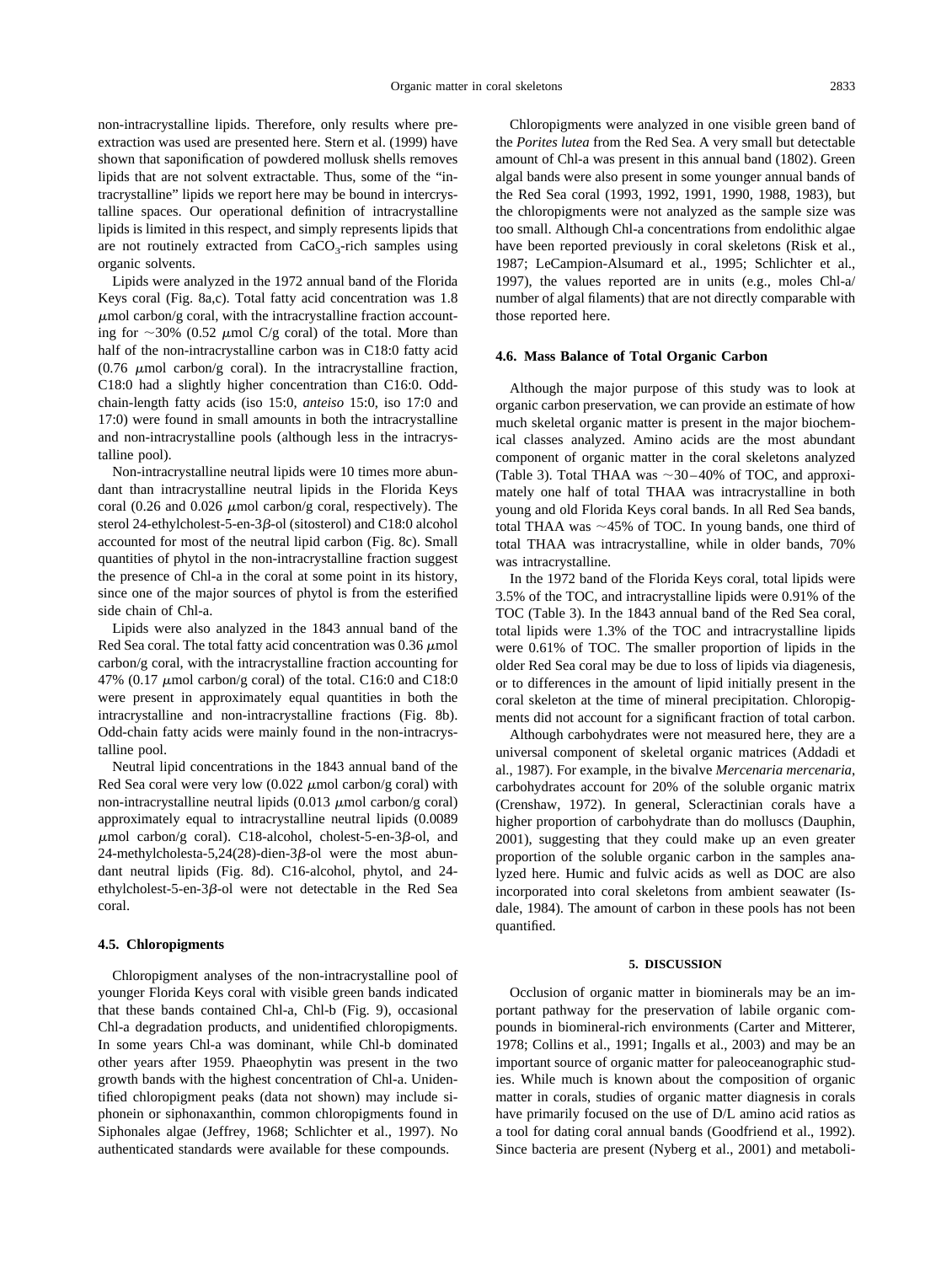<span id="page-8-0"></span>

Fig. 8. Fatty acid composition of a) Florida Keys (1972) and b) Red Sea coral (1843). Neutral lipid composition of c) Florida Keys and d) Red Sea coral. Black bars are non-intracrystalline lipids and gray bars are intracrystalline lipids.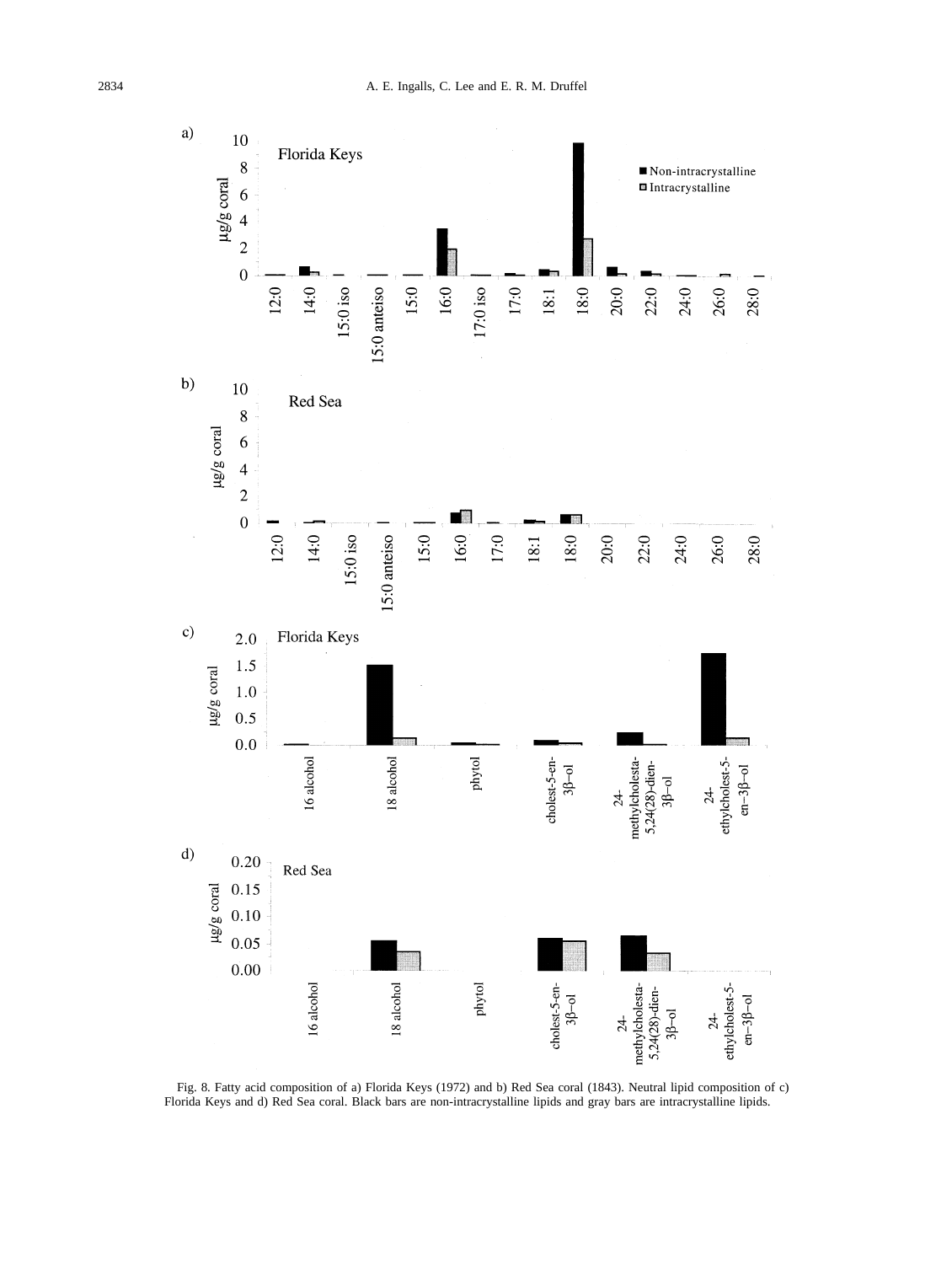<span id="page-9-0"></span>

Fig. 9. Chlorophyll-a and b concentrations in coral from the Florida Keys. Peaks correspond to visible green algal bands.

cally active in coral skeletons [\(DiSalvo, 1969; Risk et al.,](#page-14-0) [1987\),](#page-14-0) some fraction of skeletal organic matter in coral skeletons is undergoing transformations and is available for bacterial consumption. In this study, we characterize the diagenetic status of organic matter in operationally defined intracrystalline and non-intracrystaline organic matter pools defined here. In this way, we relate the extent of organic matter preservation to the degree of organic matter association with the coral skeleton.

#### **5.1. General Evidence for Preservation**

#### *5.1.1. Organic carbon and C/N*

A decrease in TOC content with time in coral skeletons can indicate either organic matter remineralization or a decrease in carbon input over time. There was a significant decrease with age in the concentration of acid-insoluble OC among younger annual bands of both corals (1982–1939 in Florida Keys, [Fig.](#page-4-0) [3](#page-4-0) and 1994–1982 in Red Sea coral, [Fig. 4\)](#page-5-0). The concentration of acid-soluble OC remained relatively constant over these same time intervals in both corals [\(Figs. 3](#page-4-0) and [4\)](#page-5-0). Since  $CaCO<sub>3</sub>$ crystal nucleation is thought to occur on the acid-soluble organic matrix [\(Levi et al., 1998\),](#page-14-0) and these components resist chemical oxidation in intact carbonate biominerals, it is likely that this organic matter is well protected from degradation. Acid-insoluble organic matter, which alone does not initiate mineral precipitation [\(Addadi et al., 1991; Cuif et al., 1991;](#page-13-0) [Dauphin, 2001\),](#page-13-0) may more likely derive from sources that are not as tightly bound within the mineral. The apparent difference in reactivity of soluble and insoluble components of skeletal organic matter resulted in older bands containing a higher

proportion of intracrystalline organic carbon than younger bands [\(Table 1\)](#page-4-0). The similarity in TOC concentrations in younger  $( $45y$ )$  and older bands  $(100–300 \text{ yr})$ , suggests that the rate of degradation of organic matter must slow as coral skeletons age [\(Table 1\)](#page-4-0), perhaps as increasingly more organic matter is protected by the mineral matrix.

In the marine environment, nitrogen-rich compounds such as proteins are thought to degrade preferentially, resulting in an increase in the C/N ratio of organic matter with age. For example, the C/N ratio of organic matter in fossilized mollusk shells is greater than in modern shells [\(Hudson, 1967\).](#page-14-0) In the Florida Keys coral examined here, there was a slight increase in the C/N ratio of insoluble organic matter ( $p = 0.03$ ,  $n=36$ ) with age between 1982 and 1939 in unbleached skeletons [\(Fig. 3\)](#page-4-0). However, C/N ratios in older bands (1704 and 1880) were not significantly different from those in younger bands [\(Table 1\)](#page-4-0). Likewise, there was no significant increase with age in the C/N ratio of insoluble organic matter of the Red Sea coral ( $p = 0.9$ ,  $n=15$ ) or between 1802 and 1994 [\(Table 1;](#page-4-0) [Fig. 4\)](#page-5-0). These results suggest that while nitrogen-rich compounds may be lost from young annual bands  $( $45yr$ ), this process may not be as$ important in bands older than 50 yr. The higher C/N ratio of 9.4 in the coral polyp layer (1995) indicates that the polyp has proportionally less protein than skeletal organic matter. This is not surprising since up to 12% of the dry weight of coral polyp tissues can be lipids, which are generally depleted in nitrogen [\(Harland et al., 1992\).](#page-14-0)

Diagenetic dissolution and re-precipitation of  $CaCO<sub>3</sub>$  in the skeleton may also be responsible for changes in the amount of organic carbon/g of coral skeleton. Dissolution could result in the release of organic carbon, while authigenic re-precipitation of previously dissolved  $CaCO<sub>3</sub>$  might result in a small amount of organic matter being trapped in minerals, and thus preserved. [Gautret \(2000\)](#page-14-0) suggested that the organic matrix in a coral skeleton serves to inhibit authigenic re-precipitation of  $CaCO<sub>3</sub>$ . In addition, [Enmar et al. \(2000\)](#page-14-0) found that less than 2% of coral pore space could be filled by re-precipitated  $CaCO<sub>3</sub>$  within 100 yr. Thus, on the 40-yr time-scale of the younger corals analyzed here, only a small percent (<2%) of the skeleton is likely to be transformed and is therefore not a likely cause of changes observed in TOC/g coral. Variations over time in the relative concentrations of organic and inorganic carbon deposited during growth could also be responsible for changing TOC concentrations between annual bands. This possibility would best be addressed by studying corals in culture where growth conditions are well constrained. In general, our results suggest that intracrystalline organic matter in coral is well preserved.

Table 3. Percent of total and intracrystalline amino acids and lipids in the total organic carbon pool. Lipid values are for one annual band.

|          |            | % Total     | % Intracrystalline | % Total            | % Intracrystalline |
|----------|------------|-------------|--------------------|--------------------|--------------------|
| Location | Age        | <b>THAA</b> | <b>THAA</b>        | Lipid              | Lipid              |
| Florida  | 1939-1982  | $30 - 40$   | 15 (average)       | $3.5^{\mathrm{a}}$ | $0.91^{\rm a}$     |
| Florida  | 1704, 1880 | 35          |                    | nd                 | nd                 |
| Red Sea  | 1994-1982  | $40 - 50$   | 15 (average)       | nd                 | nd                 |
| Red Sea  | 1802, 1843 | 45          |                    | 1.3 <sup>b</sup>   | 0.61 <sup>b</sup>  |

nd: No lipid data were collected for these samples.

analysis of 1843 annual band.

<sup>b</sup> analysis of 1972 annual band.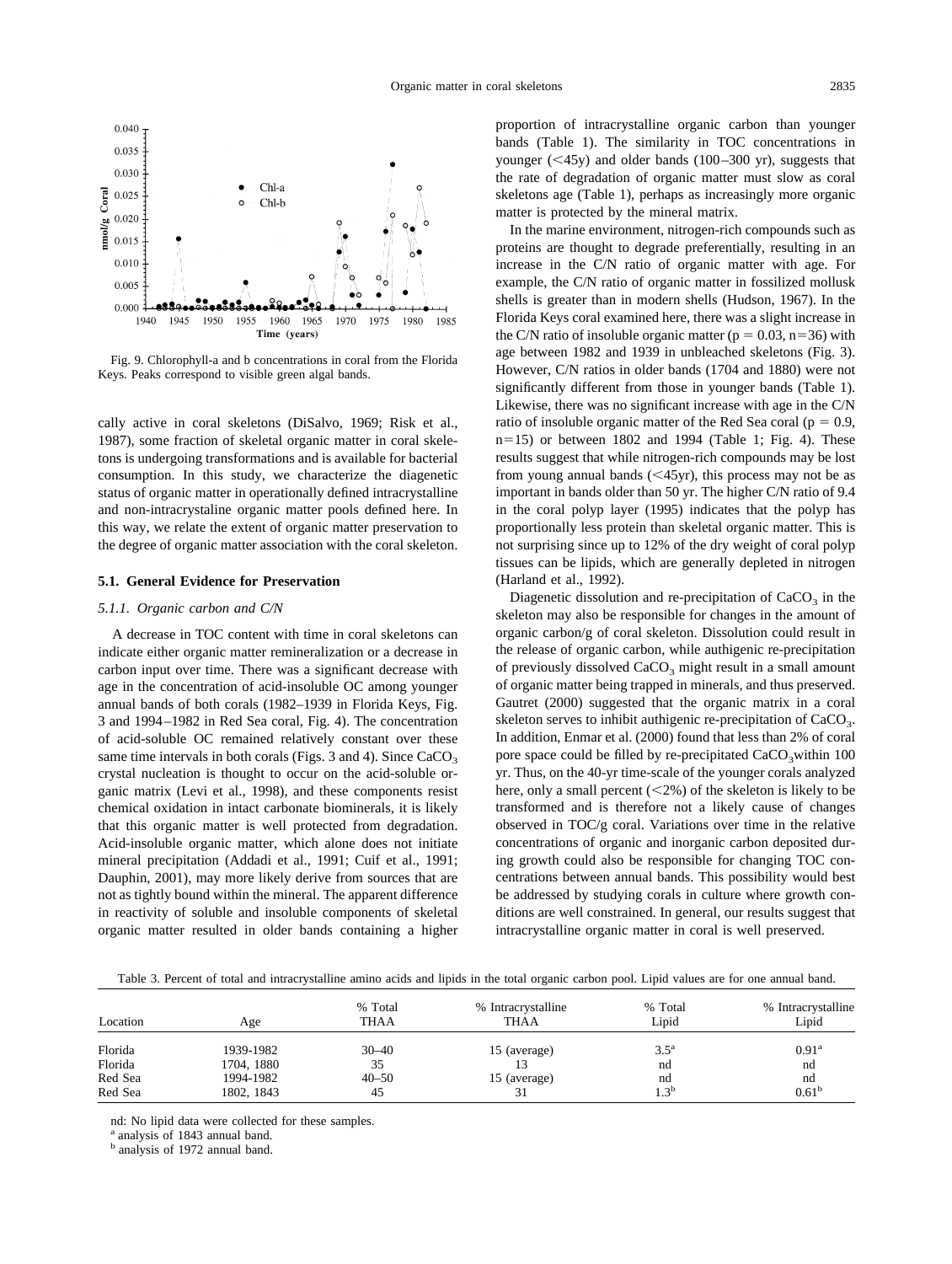#### *5.1.2. Total hydrolyzable amino acids (THAA)*

Amino acids are known to be stable over hundreds of years in intact coral skeletons [\(Wehmiller et al., 1976; Goodfriend et](#page-15-0) [al., 1992; Nyberg et al., 2001\).](#page-15-0) However, the extent of organic matter mineral association was not addressed in these studies. Processes such as chemical condensation [\(Collins et al., 1992\),](#page-14-0) hydrolysis [\(Walton, 1998\)](#page-15-0) and racemization [\(Goodfriend et al.,](#page-14-0) [1992; Endo et al., 1995\)](#page-14-0) alter the nature of amino acids in carbonate matrices over thousands to millions of years [\(Weh](#page-15-0)[miller et al., 1976\).](#page-15-0)

In our study, linear regressions of amino acid data in [Figure](#page-5-0) [5 and 6](#page-5-0) suggest that there was a small decrease in total THAA of both the Florida Keys coral and the Red Sea coral. However, there was no significant loss of intracrystalline THAA in either coral over short or long time-scales [\(Fig. 5, 6; Table 2\)](#page-5-0), suggesting that this material is better preserved. The higher intracrystalline/total THAA ratio in older Red Sea coral [\(Table](#page-5-0) [2\)](#page-5-0) likely reflects a combination of the loss of non-intracrystalline amino acids with time and differences in the proportion of intracrystalline amino acids laid down during mineral precipitation in the past. A detailed discussion of the THAA composition appears below.

### *5.1.3. Lipids*

Because lipids were analyzed in only one sample from each coral core in this study, trends over time cannot be assessed. In addtion, heterotrophic feeding and algal photosynthesis influence fatty acid compositions in coral tissue, so that compositions can be variable (e.g., [Harland et al., 1992\).](#page-14-0) Previous reports of fatty acids in corals indicate that there is usually more C16:0 than C18:0 in coral tissue and skeletons [\(Meyers et](#page-15-0) [al., 1974; Isa and Okazaki, 1987; Harland et al., 1993\).](#page-15-0) These two compounds are also the major fatty acids in the corals we analyzed, although C18:0 was present in higher concentration than C16:0. Odd-chain-length fatty acids found in the intracrystalline and non-intracrystalline pools are typically associated with the presence of bacteria [\(Perry et al., 1979; Kaneda, 1991;](#page-15-0) [Wakeham et al., 1997b\).](#page-15-0) As mentioned earlier, bacteria can actively metabolize organic matter in coral skeletons. A bacterial source of these lipids would also agree with the finding by [Nyberg et al. \(2001\)](#page-15-0) that some D-amino acids in coral originate from bacteria. However, previous studies of a zooxanthellaebearing symbiotic anemone suggests that odd-chain fatty acids are also present in zooxanthellae [\(Harland et al., 1991\)](#page-14-0) and in coral tissue [\(Harland et al., 1993\),](#page-14-0) so their source in our samples is not clear. The presence of bacterially-derived lipids in coral skeletons could also be an indication that the solvent extraction used did not remove all non-intracrystalline lipids, as mentioned earlier.

### *5.1.4. Chloropigments*

Green algal bands containing chlorophyll-a (Chl-a) are commonly observed in coral skeletons [\(Duerden, 1902; Golubic,](#page-14-0) [1969; Lukas, 1969; LeCampion-Alsumard et al., 1995\).](#page-14-0) Since Chl-a is lost quickly from most environments (within months), its presence in old corals illustrates the preservation potential of coral skeletons. In anoxic sediments, where organic matter preservation can be extensive, Chl-a degrades to phaeophytin,

which can then remain undegraded for decades [\(Sun et al.,](#page-15-0) [1993b\).](#page-15-0) The 1945, 1965 and several bands between 1970 and 1982 of the Florida Keys coral contain Chl-a [\(Fig. 9\)](#page-9-0), but very little or no phaeophytin. While it is not known what the original concentration of Chl-a was in these annual bands, it is clear that at least some Chl-a has been protected from degradation and that the concentration is variable. Even the 1802 Red Sea coral band still contained Chl-a. Some protection may be afforded by the ability of endolithic algae to bore into the skeleton and deposit Chl-a in the restricted space of the skeletal matrix. In anoxic sediment incubation experiments where solutes are not allowed to diffuse across the sediment water interface, Chl-a preservation is also extensive [\(Sun et al., 1993a, 1993b; Ingalls,](#page-15-0) [2002\).](#page-15-0) Restricted diffusion and anoxia within coral heads [\(San](#page-15-0)[sone et al., 1990\)](#page-15-0) are likely to contribute to the preservation of non-intracrystalline organic matter. Precipitation of  $CaCO<sub>3</sub>$ onto algal filaments [\(Schroeder, 1972; Kobluk and Risk, 1977\)](#page-15-0) and intact algal cell walls [\(Duerden, 1902; Lukas, 1969\)](#page-14-0) could also protect chloropigments from degradation.

### **5.2. Quantitative Evidence for Preservation of Organic Matter in Coral Skeletons**

#### *5.2.1. Organic matter reactivity*

Several approaches to quantifying the extent of organic matter diagenesis have recently been applied to marine systems [\(Middelburg, 1989; Wakeham et al., 1997b\)](#page-15-0) and might be useful in assessing diagenesis in corals. For example, [Middel](#page-15-0)[burg \(1989\)](#page-15-0) developed a relationship between decomposition rate constants *(k)* of sedimentary organic matter (calculated from sediment core profiles and laboratory incubation experiments) and the apparent age *(t)* of organic matter such that log  $k = -0.95 \log t - 0.81$ . If we use the slope of the log linear regression of organic carbon vs. age to represent a first-order decomposition rate constant for organic matter, we can apply the Middelburg equation to corals. In the Florida Keys coral, between 1982 and 1940, the degradation rate constant calculated for insoluble organic carbon ( $k = 0.02 \pm 0.01$  yr<sup>-1</sup>; r<sup>2</sup> = 0.41) is ten times greater than for the soluble fraction  $(k = 1)$  $0.002 \pm 0.003 \text{ yr}^{-1}$ ;  $r^2 = 0.04$ ). If these rate constants are used in the Middelburg equation, they yield apparent ages of 440 (insoluble) and 4700 (soluble) years. Since we know the coral bands are  $\leq 45$  yr old, these calculations indicate that coral organic matter is much less reactive than sedimentary organic matter of the same age. Thus, these data demonstrate that "freshness" of organic matter depends on the matrix in which it resides, and not necessarily on its intrinsic lability.

The apparent age calculation also suggests that the soluble component is afforded a greater degree of protection by the coral skeleton than is the insoluble fraction. In modern carbonate shells most organic matter is acid-insoluble, while in ancient samples, acid-soluble organic matter predominates [\(Weiner and Lowenstam, 1980\).](#page-15-0) An increase in the importance of soluble organic matter with age, which was also observed here [\(Table 1\)](#page-4-0), could be due to either hydrolysis of large insoluble proteins into smaller soluble peptides and amino acids, or, selective preservation of the soluble skeletal matrix components. [Weiner and Lowenstam \(1980\)](#page-15-0) concluded that selective preservation of soluble components is more likely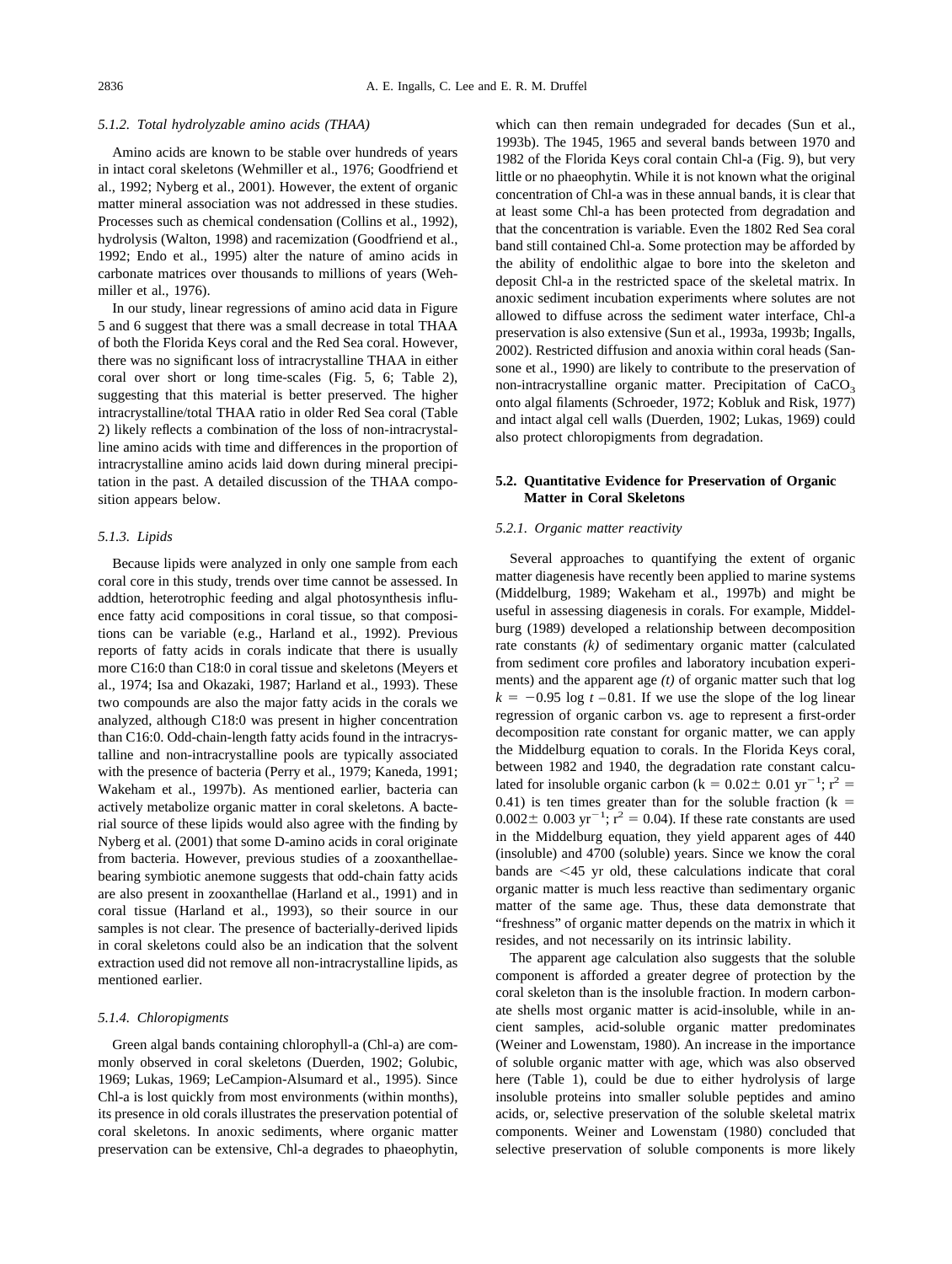

Fig. 10. Principal components analysis site scores for PC1 and PC2 for total and intracrystalline THAA samples analyzed.

because soluble proteins rich in acidic amino acids are thought to have a closer association with the mineral than insoluble components.

#### *5.2.2. Amino acid degradation state*

Amino acid compositions can vary with organic matter source and degradation state. To quantitatively assess differences in amino acid composition among samples, we carried out a principal components analysis (PCA) on a data set that included the mole% of each amino acid in both total and intracrystalline amino acid pools in all coral bands analyzed. Mole % values were standardized before carrying out the PCA by subtracting the mean and dividing by the standard deviation of all samples in the data set. The axis of the first principal component (PC1) explained 46.7% of the variance; the axis of the second principal component (PC2) explained 18.5% of the variance. In PCA, the "site score" for each sample indicates the distance of each data point from the axis of the first principal component. In previous studies, the site scores for the first principal component (PC1) have been related to the degradation state of organic matter [\(Dauwe et al., 1999\).](#page-14-0) This interpretation of PC1 was possible because the authors chose a sample set with a broad range of degradation states, thus ensuring that degradation was the primary cause of variability in amino acid composition. While interpreting PC1 as a measure of degradation appears to be widely applicable to many environmental samples, the unusual composition and stability of coral skeletal amino acids suggests that PC1 may be influenced primarily by variations in the source of organic matter. We have found this to be true in other samples with unusual source material [\(Ingalls et al., 2003\).](#page-14-0)

A comparison of PCA site scores shows that the amino acid source can be distinguished along the first principal component (Fig. 10). Plotting PC1 against PC2 shows that the samples within a given type cluster in distinct groups based on their



Fig. 11. PCA loadings for PC1 and PC2 of sample variables (amino acid mole%).

composition. Both species and matrix (intracrystalline) can be clearly distinguished. Aspartic acid and alanine had negative loadings for PC1 (Fig. 11), suggesting that these amino acids are enriched in samples with negative PC1 site scores. In the Florida Keys coral, intracrystalline amino acids are depleted in aspartic acid and alanine on average relative to THAA [\(Fig. 7a\)](#page-6-0) and also have higher site scores [\(Fig. 12a\)](#page-12-0). The opposite is true for the Red Sea coral [\(Fig. 7b, 12b\)](#page-6-0).

Using PCA of amino acids to assess diagenesis may be more difficult in coral skeletons than in environments where diagenesis is more rapid. Qualitative changes in the composition of amino acids over time that are common in other environments are not found in coral skeletons. Assembling coral samples with known degradation states over a much longer timescale than investigated here might allow diagenetic trends to be assessed. Source appears to be a larger cause of variance in composition among samples analyzed here. For example, the intracrystalline amino acid composition is most likely genetically determined, while the total THAA pool may have additional non-indigenous sources, and may include THAA from DOC of surrounding waters or from endolithic organisms. As mentioned earlier, [Nyberg et al. \(2001\)](#page-15-0) suggest that bacterial peptidoglycan may be a significant source of D-amino acids in coral skeletons.

Bacterial peptidoglycan is also rich in aspartic acid, glutamic acid, alanine and glycine, the major amino acids in coral skeletons. The contribution of these amino acids in marine particles and sediments usually increases with degradation, except for glutamic acid, which decreases with degradation (Lee and Cronin, 1984; Müller et al., 1986; Burdige and Mar[tens, 1988; Lee et al., 2000\).](#page-14-0) In the Florida Keys coral, mole % aspartic acid and glutamic acid in THAA increase with age, while mole % glycine and alanine decrease with age [\(Fig. 13\)](#page-12-0). These trends are different from those found in other environments, and protection of aspartic acid and glutamic acid by the coral skeleton is the most likely explanation for this difference. Aspartic and glutamic acid degradation products  $(\beta$ -alanine and  $\gamma$ -aminobutyric acid, respectively) usually increase with age of organic matter (e.g., [Lee and Cronin, 1982\).](#page-14-0) These non-protein amino acids were only rarely present in coral samples, and only in trace concentrations, suggesting that enzymatic degradation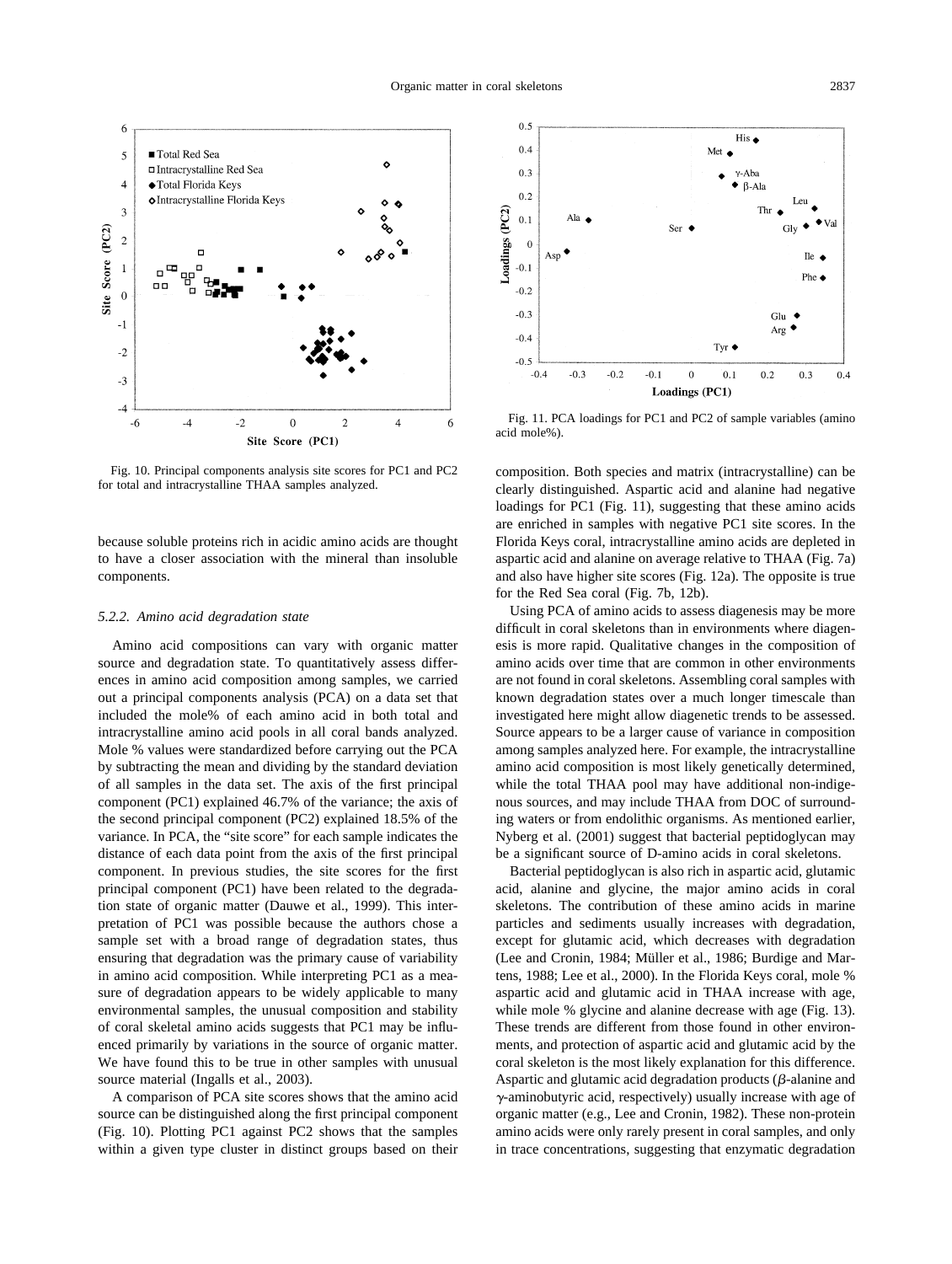<span id="page-12-0"></span>

Fig. 12. PC1 site scores for Total and Intracrystalline THAA of a) Florida Keys coral (Total THAA  $r^2 = 0.11$ , n = 29, p = 0.08; Intracrystalline THAA  $r^2 = 0.22$ ,  $n = 10$ ,  $p = 0.18$ ) and b) Red Sea coral (Total THAA  $r^2 = 0.2$ , n = 11, p = 0.17; Intracrystalline THAA  $r^2 = 0.24$ , n = 12, p = 0.04).

of these amino acids was minimal. In addition, mole% aspartic acid increased with age in the Florida Keys coral (Fig. 13). Principal components analysis suggests that there is no strong



Fig. 13. Mole % of aspartic acid, glutamic acid, glycine and alanine in Total THAA of the Florida Keys coral from 1940 through 1977. Linear regressions are: aspartic acid,  $r^2 = 0.21$ ,  $n = 29$ ,  $p = 0.015$ ; glutamic acid  $r^2 = 0.49$ ,  $n = 31$ ,  $p = 0.00007$ ; glycine,  $r^2 = 0.26$ ,  $n =$ 31, p = 0.005; alanine,  $r^2 = 0.34$ , n = 31, p = 0.000001. Data from 1957 and 1958 was left out of the aspartic acid regression due to anomalous data in these samples. These bands contained winter stress bands [\(Druffel et al., 1989\)](#page-14-0) that may have contributed to the unusual aspartic acid content of these bands.

overall trend in amino acid composition with time in either coral (Fig. 12).

#### *5.2.3. Source effects on organic matter composition*

As shown by the PCA of amino acids, the source of organic matter in corals appear to cause a greater variation in amino acid composition among different samples and sample pools than does degradation. However, sources of organic matter can also affect reactivity. Coral skeletons include non-indigenous sources of soluble and insoluble organic matter, such as dissolved or particulate organic carbon from surrounding waters [\(Isdale, 1984; Boto and Isdale, 1985; Susic et al., 1991\).](#page-14-0) A portion of DOC may be less reactive than organic matter synthesized by the coral [\(Isdale, 1984\).](#page-14-0) If this less reactive organic matter is a significant portion of coral TOC, a slower apparent degradation rate would be observed. Since most of this material is probably non-intracrystalline, this could, in addition to mineral associations, cause the observed slow degradation of non-intracrystalline organic matter.

In younger annual bands, the fraction of amino acids in the intracrystalline pool of *Montastraea annularis* (44±6%) was relatively similar to that in *Porites lutea*  $(33\pm5\%)$ . In older bands, however, the proportion of THAA in the intracrystalline fraction was much higher in *P. lutea* (70 $\pm$ 6%) than in *M. annularis* (37 $\pm$ 6%). One possible cause of this difference between the two species is skeletal structure, including the coral morphology at the time of skeletal deposition as well as changes after deposition. For example, while skeletal densities of both species range between 1 and 2  $g/cm<sup>3</sup>$  [\(Dodge and Brass,](#page-14-0) [1984; Barnes and Devereux, 1988\),](#page-14-0) their surface area and porosity probably differ. *P. lutea* has very small polyps (1.0– 1.5 mm diameter) and septa that are perforated with small holes [\(Wood, 1983\).](#page-15-0) This results in a porous skeletal structure, hence the name *Porites*. Polyps of *M. annularis* are larger (3 mm in diameter), and the septa are not perforate. These differences very likely influence how fast solutes can be transported through the skeleton and therefore the dissolution rate of the skeleton and degradation rate of organic matter. Also, skeletons with higher surface areas would tend to contain a larger fraction of non-intracrystalline organic matter relative to intracrystalline organic matter. Higher porosity and surface area in *Porites* would account for its higher proportion of intracrystalline amino acids in older samples.

Although the interannual variability of PCA site scores (Fig. 12) is small, differences suggest that sources of organic matter to the coral skeleton may vary over time. Alternatively, the composition of the organic matter laid down by the coral may change over time, possibly in response to environmental factors. Also, degradation may occur in some annual bands due to endolithic activity or variability in skeletal morphology over time. At no time do the variations with time obscure the basic differences in composition.

#### **5.3. Paleoenvironmental Indicators**

Numerous studies have used trace constituents of coral skeletons to infer past environmental conditions. Several of these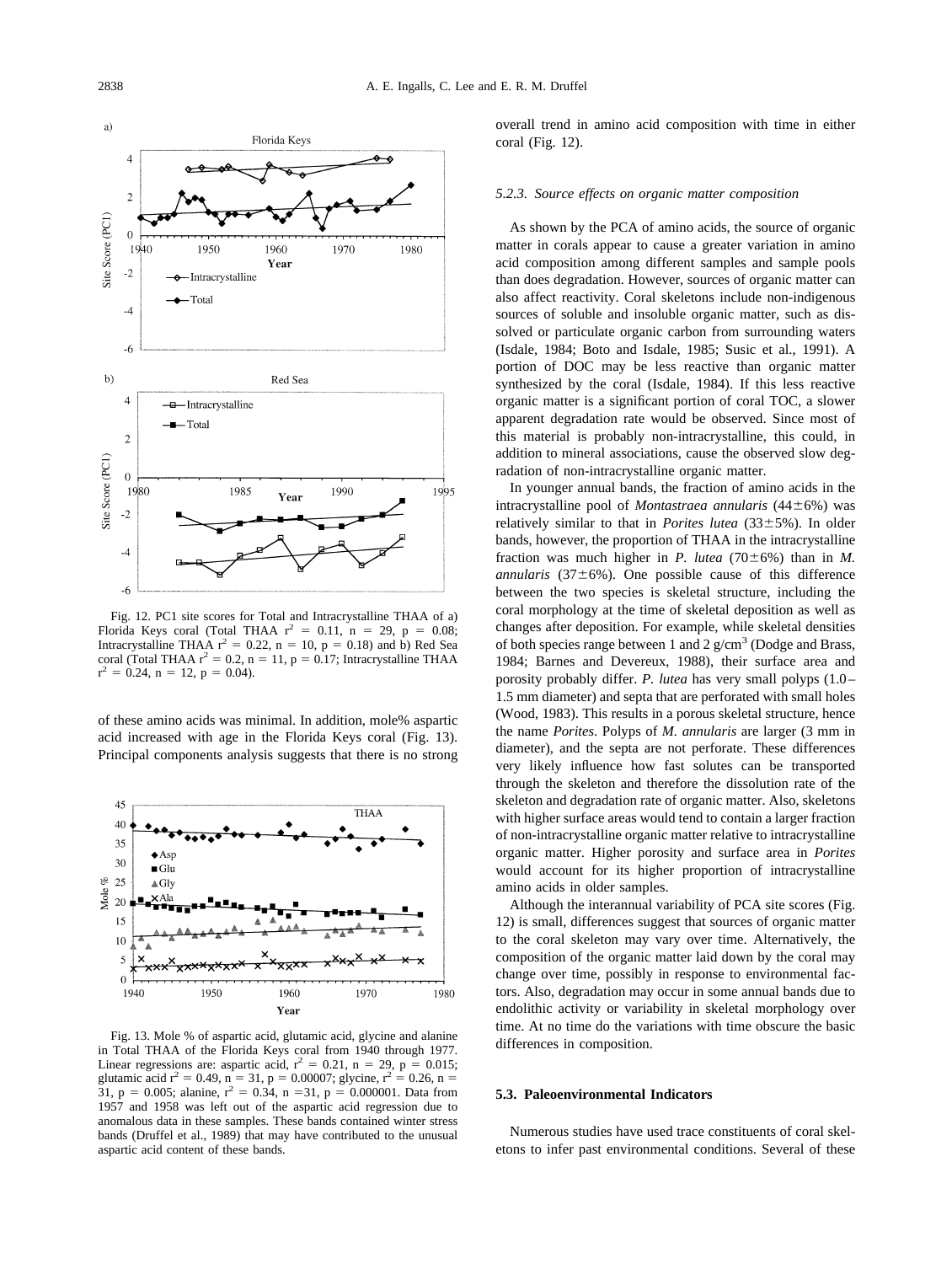<span id="page-13-0"></span>studies were based on the use of organic constituents of coral skeletons: e.g., extent of D/L amino acid racemization as a proxy for coral age on hundred year timescales [\(Goodfriend et](#page-14-0) [al., 1992\),](#page-14-0) and fluorescent organic constituents as a proxy for terrestrial runoff [\(Isdale, 1984\).](#page-14-0) However, attempts to correlate green Chl-a bands, deposited by *Ostreobium,* with environmental factors have been wrought with problems due to seasonal variations in skeletal density (e.g., [Macintyre and Smith, 1974;](#page-15-0) [Highsmith, 1979; Bak and Laane, 1987; Risk et al., 1987;](#page-15-0) Pätzold, 1988). Clearly, we must learn more about the factors that control organic matter inclusion in coral skeletons to fully realize their potential. Still, because of the favorable conditions for organic carbon preservation in coral skeletons, organic constituents of corals appear well preserved and therefore may be useful as paleoenvironmental indicators. For example, the  $\delta^{13}$ C of polyp tissues from living coral appears to match that of skeletal organic matter  $(-16.7\%)$  to  $-12.1\%)$  in the most recent annual band [\(Land et al., 1975\),](#page-14-0) suggesting that the skeletal organic material may be a record of coral tissue  $\delta^{13}$ C over time. Coral skeleton  $\delta^{15}N$  values may reflect changes over time in light availability [\(Heikoop et al., 1998\)](#page-14-0) and possibly other environmental factors such as the coral's nutrient status and food source. Investigations of the isotopic composition of bulk organic matter and individual compounds from coral skeletons are likely to yield insights into past environmental changes. Also, a greater understanding of the uncharacterized organic matter may lead to new insights about dissolved and particulate organic matter incorporated from surrounding waters.

The use of coral skeleton organic compounds as paleoindicators will require better records of environmental parameters than are available for the cores we analyzed. However, we did have temperature records for the Florida Keys site and attempted to correlate THAA concentrations with temperature. For years between 1939 and 1982, winter sea surface temperatures (SST) lower than 23.3°C were present during 1951, 1957–58, 1960, 1964, 1970, 1977, and 1981 (http://ferret.wrc- .noaa.gov/las/, COADS data). Of those years, we analyzed annual bands for 1951, 1957–58, 1960 and 1977 in our study. Except for 1970, we found total and intracrystalline THAA concentrations to be lower for those years than during years with higher winter SST. The 1957–58 winter low in SST is reflected by a winter stress band that is visible in the X-ray positive [\(Druffel and Linick, 1978\).](#page-14-0) This band also has exceptionally low total and intracrystalline THAA concentrations. For the Red Sea coral, SST and  $\delta^{18}O$  records are available, and we attempted to correlate these records with our data. Green algal bands occurred in 1983, 1988, and 1990 through 1993. The years, 1983, 1989, 1992 and 1993 had winter low temperatures  $\langle 25^{\circ}$ C, and 1988 had summer temperatures  $>30^{\circ}$ C [\(Eshel et al., 2000\).](#page-14-0) Both of these temperature extremes would stress growing corals. In addition, several of these annual bands (1983, 1988, 1990 and 1992) contained elevated intracrystalline THAA as well as soluble OM (1983, 1988, 1992 and 1993). These preliminary data suggest that the organic matter content of coral skeletons is sensitive to environmental conditions and is therefore worth pursuing as a potential paleoenvironmental indicator.

#### **6. CONCLUSIONS**

This study describes the composition and concentration of a large fraction of the organic matter in coral skeletons of various ages. Unlike previous studies of organic matter in coral skeletons, we distinguished between the intracrystalline and nonintracrystalline pools of organic matter. We find that organic matter decomposition occurs more rapidly in the non-intracrystalline pool than in the intracrystalline pool, although decomposition in both pools is slow. This is consistent with current theories of the role of mineral association in protecting organic matter, although other factors such as skeleton porosity to interstitial fluids and oxygen may also be important. Intracrystalline organic matter within coral skeletons appears to be very well preserved, and this material could be an important addition to the current suite of coral-based tools presently used in paleoceanographic studies. In particular, examination of the concentrations of organic carbon and individual organic compounds in coral skeletons as well as the isotopic composition of this organic matter merit further development as paleoceanographic indicators.

Compositional changes that occurred over time were not typical of patterns seen during degradation in other environments. Principal components analysis of coral amino acid composition indicates that the source of amino acids is more important than degradation in explaining differences in composition.

*Acknowledgments*—We thank S. Griffin for advice in preparing Florida Keys coral samples, D. Schrag and M. Moore for supplying Red Sea coral samples, D. Hirschberg for TOC analyses and S. Wakeham for assistance with lipid analyses and the use of his lab. M. Collins, R. Aller, L. Mayer, K. Cochran and two anonymous reviewers helped improve the quality of this manuscript. Support for this research was provided by the NSF Chemical Oceanography Program. Acknowledgement is also made to the Donors of the Petroleum Research Fund, administered by the American Chemical Society, for partial support of this research. This is MSRC contribution number 1255.

*Associate editor:* D. Burdige

#### **REFERENCES**

- Abelson P. H. (1955) Organic constituents of fossils. *Carn. Inst. Wash. Yb.* **54,** 107–109.
- Addadi L., Berman A., Weiner S. (1991) Intracrystalline proteins from a sea urchin and mollusk: a comparison. In *Mechanisms and Phylogeny of Mineralization in Biological Systems* (ed. S. Suga and H. Nakahara), pp. 29–33. Springer-Verlag.
- Addadi L., Moradian J., Shay E., Maroudas N. G., Weiner S. (1987) A chemical model for the cooperation of sulfates and carboxylates in calcite crystal nucleation: relevance to biomineralization. *Proc. Natl. Acad. Sci.* **84**:2732–2736.
- Bada J. L. and Miller S. L. (1968) Equilibrium constant for reversible deamination of aspartic acid. *Biochem.* **7,** 3403.
- Bak R. P. M. and Laane R. W. P. M. (1987) Annual black bands in skeletons of reef corals (Scleractinia). *Mar. Ecol. Prog. Ser.* **38,** 169–175.
- Barnes D. J. and Devereux M. J. (1988) Variations in skeletal architecture associated with density banding in the hard coral. *Porites. J. Exp. Mar. Biol. Ecol.* **121,** 37–54.
- Boto K. and Isdale P. (1985) Fluorescent bands in massive corals result from terrestrial fulvic acid inputs to nearshore zone. *Nature* **315,** 396–397.
- Burdige D. J. and Martens C. S. (1988) Biogeochemical cycling in an organic-rich coastal marine basin: I. The role of amino acids in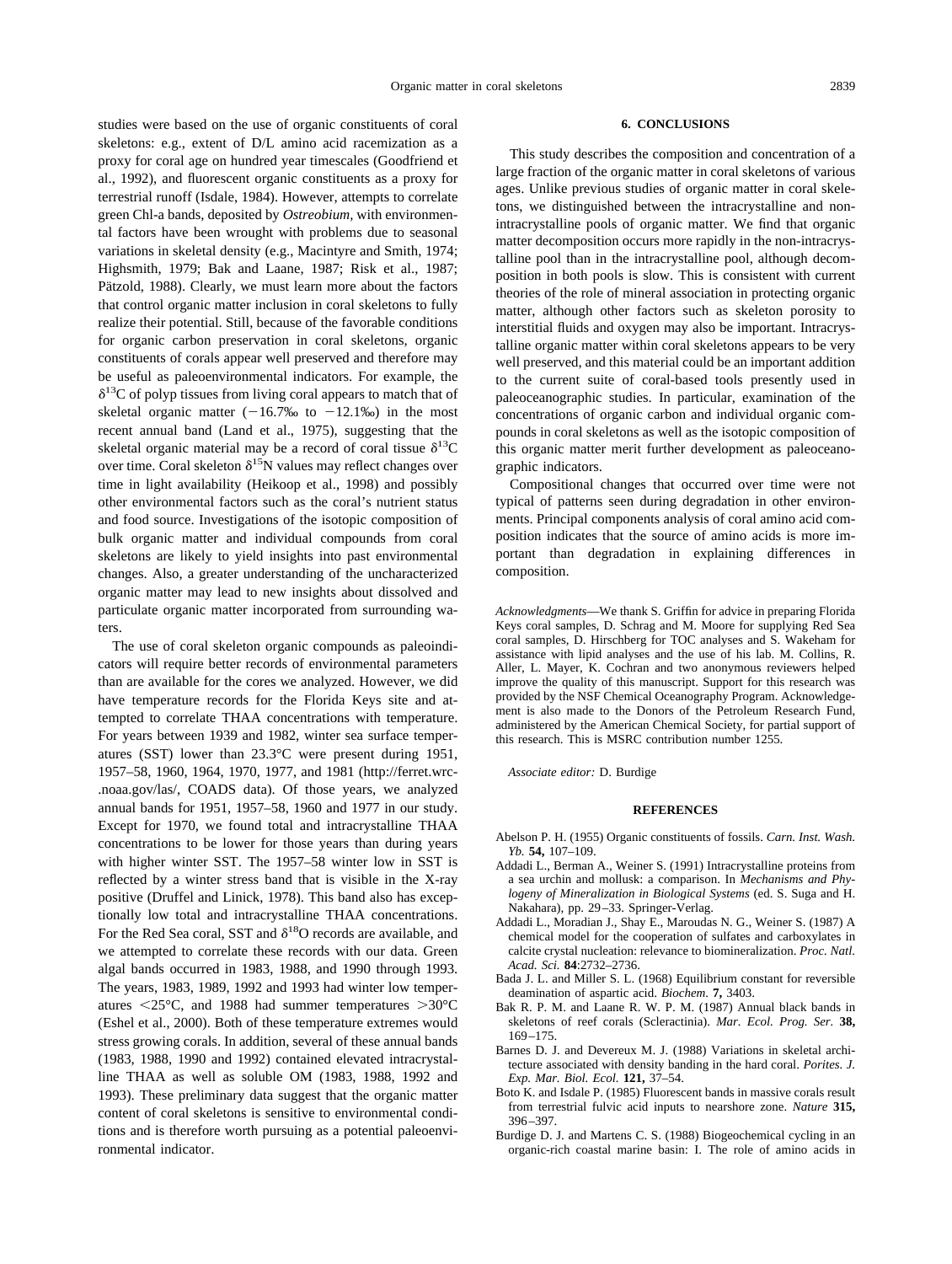<span id="page-14-0"></span>sedimentary carbon and nitrogen cycling. *Geochim. Cosmochim. Acta* **52,** 1571–1584.

- Carter P. W. and Mitterer R. M. (1978) Amino acid composition of organic matter associated with carbonate and non-carbonate sediments. *Geochim. Cosmochim. Acta* **58,** 1231–1238.
- CoBabe E. A. and Pratt L. M. (1995) Molecular and isotopic compositions of lipids in bivalve shells: a new prospect for molecular paleontology. *Geochim. Cosmochim. Acta* **59,** 87–95.
- Collins M. J., Muyzer G., Westbroek P., Curry G. B., Sandberg P. A., Xu S. J., Quinn R., and MacKinnon D. (1991) Preservation of fossil biopolymeric structures: Conclusive immunological evidence. *Geochim. Cosmochim. Acta* **55,** 2253–2257.
- Collins M. J., Westbroek P., Muyzer G., and deLeeuw J. W. (1992) Experimental evidence for condensation reactions between sugars and proteins in carbonate skeletons. *Geochim. Cosmochim. Acta* **56,** 1539–1544.
- Constantz B. and Weiner S. (1988) Acidic macromolecules associated with the mineral phase of Scleractinian coral skeletons. *J. Exp. Zool.* **248,** 253–258.
- Cowie G. L. and Hedges J. I. (1992) Improved amino acid quantification in environmental samples: charge-matched recovery standards and reduced analysis time. *Mar. Chem.* **37,** 223–238.
- Crenshaw M. A. (1972) The soluble matrix from *Mercenaria mercenaria* shell. *Biomin., Res. Rep.* **6,** 6–11.
- Crosta X., Shemesh A., Salvignac M.-E., Gildor H., and Yam R. (2002) Late quaternary variations of elemental ratios (C/Si and N/Si) in diatom-bound organic matter from the Southern Ocean. *Deep-Sea Res. II.* **49,** 1939–1952.
- Cuif J. P., Dauphin Y., and Gautret P. (1999) Compositional diversity of soluble mineralizing matrices in some recent coral skeletons compared to fine-scale growth structures of fibers: discussion of consequences for biomineralization and diagenesis. *Int. J. Earth Sci.* **88,** 582–592.
- Cuif J. P., Gautret P., Marin F. (1991) Correlation between the size of crystals and the molecular weight of organic fractions in the soluble matrices of mollusc, coral and sponge carbonate skeletons. In *Mechanisms and Phylogeny of Mineralization in Biological Systems* (ed. S. Suga and H. Nakahara), pp. 391–395. Springer-Verlag.
- Dauphin Y. (2001) Comparative studies of skeletal soluble matrices from some Scleractinian corals and Molluscs. *Int. J. Biol. Macromol.* **28,** 293–304.
- Dauwe B., Middelburg J. J., Herman P. M. J., and Heip C. H. R. (1999) Linking diagenetic alteration of amino acids and bulk organic matter reactivity. *Limnol. Oceanogr.* **44,** 1809–1814.
- DiSalvo L. H. (1969) Isolation of bacteria from the corallum of *Porites lobata* (Vaughn) and its possible significance. *Am. Zool.* **9,** 735–740.
- Dodge R. E. and Brass G. W. (1984) Skeletal extension, density and calcification of the reef coral. *Montastraea annularis*: St. Croix, U. S. Virgin Islands. *Bull. Mar. Sci.* **34,** 288–307.
- Druffel E. M. and Linick T. W. (1978) Radiocarbon in annual coral rings of Florida. *Geophys. Res. Lett.* **5,** 913–916.
- Druffel E. M. (1989) Decadal time scale variability of ventilation in the north Atlantic: high-precision measurements of bomb radiocarbon in banded corals. *J. Geophys. Res.* **94,** 3271–3285.
- Druffel E. R. M. (1997) Geochemistry of corals: Proxies of past ocean chemistry, ocean circulation, and climate. *Proc. Natl. Acad. Sci.* **94,** 8354–8361.
- Duerden J. E. (1902) Boring algae as agents in the disintegration of corals. *Bull. Am. Mus. Nat. Hist.* **16,** 323–332.
- Endo K., Walton D., Reyment R. A., and Curry G. B. (1995) Fossil intra-crystalline biomolecules of brachiopod shells: diagenesis and preserved geo-biological information. *Org. Geochem.* **13,** 661–673.
- Enmar R., Stein M., Bar-Matthews M., Sass E., Katz A., and Lazar B. (2000) Diagenesis in live corals from the Gulf of Aqaba. I. The effect on paleo-oceanography tracers. *Geochim. Cosmochim. Acta* **64,** 3123–3132.
- Eshel G., Schrag D. P., and Farrell B. F. (2000) Troposphere-planetary boundary layer interactions and the evolution of ocean surface density: lessons from Red Sea coral. *J. Clim.* **13,** 339–351.
- Gaffey S. J. (1988) Water in skeletal carbonates. *J. Sed. Petrol.* **58,** 397–414.
- Gaffey S. J. and Bronnimann C. E. (1993) Effects of bleaching on organic and mineral phases of biogenic carbonates. *J. Sed. Petrol.* **63,** 752–754.
- Gautret P. (2000) Matrices organiques intrasquelettiques des Scléractiniaires récifaux: Évolution diagénétique précoce de leurs caractéristiques biochimiques et conséquences pour les processus de cimentation. *Geobios.* **33,** 73–78.
- Golubic S. (1969) Distribution, taxonomy, and boring patterns of marine endolithic algae. *Am. Zool.* **9,** 747–751.
- Goodfriend G. A., Hare P. E., and Druffel E. R. M. (1992) Aspartic acid racemization and protein diagenesis in corals over the last 350 years. *Geochim. Cosmochim. Acta* **56,** 3847–3850.
- Harland A. D., Davies P. S., and Fixter L. M. (1992) Lipid content of some Caribbean corals in relation to depth and light. *Mar. Biol.* **113,** 357–361.
- Harland A. D., Fixter L. M., Davies P., Spencer P., and Anderson R. A. (1991) Distribution of lipids between the zooxanthellae and animal compartment in the symbiotic sea anemone *Anemonia viridis*: wax esters, triglycerides and fatty acids. *Mar. Biol.* **110,** 13–19.
- Harland A. D., Navarro J. C., Davies P. S., and Fixter L. M. (1993) Lipids of some Caribbean and Red Sea corals: total lipid, wax esters, triglycerides and fatty acids. *Mar. Biol.* **117,** 113–117.
- Heikoop J. M., Dunn J. J., Risk M. J., Sandeman I. M., Schwarcz H. P., and Waltho N. (1998) Relationship between light and the  $\delta^{15}N$  of coral tissue: examples from Jamaica and Zanzibar. *Limnol. Oceanogr.* **43,** 909–920.
- Highsmith R. C. (1979) Coral growth rates and environmental control of density banding. *J. Exp. Mar. Biol. Ecol.* **37,** 105–125.
- Highsmith R. C. (1981) Lime-boring algae in hermatypic coral skeletons. *J. Exp. Mar. Biol. Ecol.* **55,** 267–281.
- Hudson J. D. (1967) The elemental composition of the organic fraction, and the water content, of some recent and fossil mollusc shells. *Geochim. Cosmochim. Acta* **31,** 2361–2378.
- Ingalls A. E. (2002) The role of biogenic carbonate and silicate in the preservation of organic matter. Ph.D. thesis, Stony Brook University.
- Ingalls A. E., Lee C., Wakeham S. G., and Hedges J. I. (2003) The role of biominerals in the sinking flux and preservation of amino acids in the Southern Ocean along 170°W. *Deep Sea Res. II.* **50,** 709–734.
- Isa Y. and Okazaki M. (1987) Some observations on the  $Ca^{2+}$ -binding phospholipid from scleractinian coral skeletons. *Comp. Biochem. Physiol.* **87B,** 507–512.
- Isdale P. (1984) Fluorescent bands in massive corals record centuries of coastal runoff. *Nature* **310,** 578–579.
- Jeffrey S. W. (1968) Pigment composition of siphonales algae in the brain coral Favia. *Favia. Biol. Bull. Mar. Biol. Lab. WHOI.* **135,** 141–148.
- Kaneda T. (1991) *Iso* and *anteiso*-fatty acids in bacteria: biosynthesis, function, and taxonomic significance. *Microbiol. Rev.* **55,** 288–302.
- King L. L. (1993) Chlorophyll diagenesis in the water column and sediment of the Black Sea. Ph.D., MIT.
- Kobluk D. R. and Risk M. J. (1977) Calcification of exposed filaments of endolithic algae, micrite envelope formation and sediment production. *J. Sed. Petrol.* **47,** 517–528.
- Land L. S., Lang J. C., and Smith B. N. (1975) Preliminary observations on the carbon isotopic composition of some reef coral tissues and symbiotic zooxanthellae. *Limnol. Oceanogr.* **20,** 283–287.
- LeCampion-Alsumard T., Golubic S., and Hutchings P. (1995) Microbial endoliths in skeletons of live and dead corals: *Porites lobata* (Moorea, French Polynesia). *Mar. Ecol. Prog. Ser.* **117,** 149–157.
- Lee C. and Cronin C. (1982) The vertical flux of particulate organic nitrogen in the sea: decomposition of amino acids in the Peru upwelling area of the equatorial Atlantic. *J. Mar. Res.* **40,** 227–251.
- Lee C. and Cronin C. (1984) Particulate amino acids in the sea: effects of primary productivity and biological decomposition. *J. Mar. Res.* **42,** 1075–1097.
- Lee C., Wakeham S. G., and Hedges J. I. (2000) Composition and flux of particulate amino acids and chloropigments in Equatorial Pacific seawater and sediments. *Deep-Sea Res. I.* **47,** 1535–1568.
- Levi Y., Albeck S., Brack A., Weiner S., and Addadi L. (1998) Control over aragonite crystal nucleation and growth: an *in vitro* study of biomineralization. *Chem. Eur. J.* **4,** 389–396.
- Lindroth P. and Mopper K. (1979) High performance liquid chromatographic determination of subpicomolar amounts of amino acids by